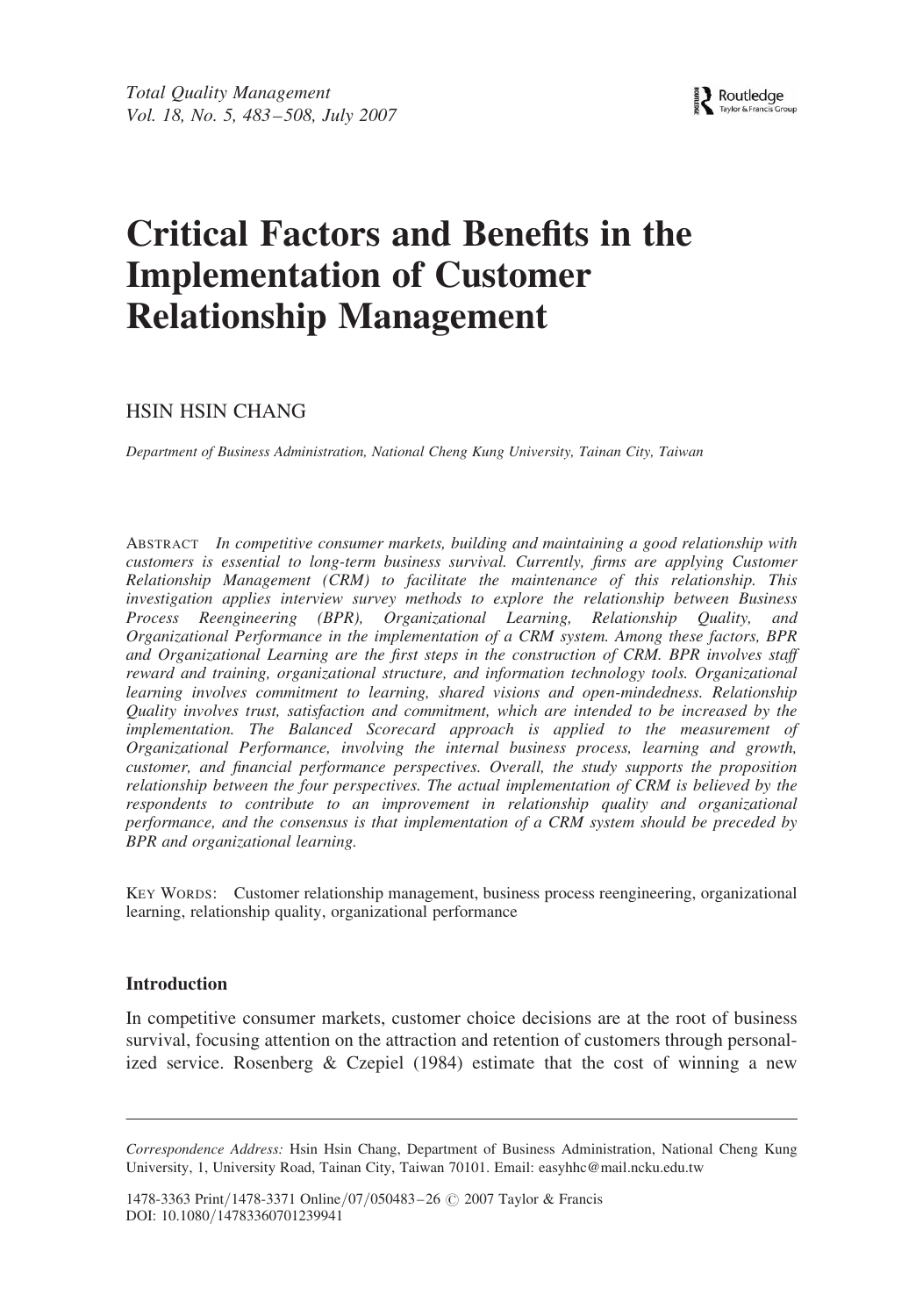customer is five times higher than that of maintaining an existing customer, while Reichheld  $&$  Sasser (1990) estimate that the retention of an additional 5% of customers, can increase profit by nearly 100%. Maintenance of the customer relationship is therefore cost-effective marketing, and has become a key aspect of most firm's business strategy, prompting extensive deployment of Customer Relationship Management (CRM) systems (Morgan & Hunt, 1994; Kim et al., 2003).

The nature of CRM aims to maximize customer value in the long term, by focusing business processes, marketing and customer service on client relationship maintenance, through the coordinating agency of an information technology (IT) system. Implementation of such a system is not a panacea, and is not, of itself, sufficient to transform a productionoriented organization into a customer-oriented one (Kanji, 2002; Chang, 2005), which will require a wide-ranging overhaul of organizational structures, employee training and reward system, as well as appropriate IT support (Chen & Popovich, 2003). This fundamental redesign of business processes is described as Business Process Reengineering (BPR). Earl et al. (1995) state that, 'BPR has meant redesigning existing business processes and implementing new ones.' Davenport (1993) considers BPR as process innovation, changing all business processes and redesigning them. BPR aims at substantial gains in organizational performance by a 'ground-up' redesign of core business processes, discarding existing processes and inventing new ones, rather than incrementally improving existing processes (Attaran, 2004). Since the CRM provides a means to acquire and distribute personalized customer information, its usefulness will depend on the organization's ability to exploit that information in innovative new products and services (Chen  $\&$  Ching, 2004), which in turn will be dependent on the speed of employee and organizational learning, a key to survival in innovative consumer markets (Stata, 1989; Fulmer, 1994; Chang, 2006).

Peter Drucker (1954) states, in The Practice of Management that 'the only effective definition of a business aim is to create customers!', since customer satisfaction and trust will bring repeat purchases to the firm and hence improve the firms' organizational performance. Increasingly, firms are recognizing the value of establishing close relationships with customers as a means of increasing retention. Smith (1998) defines relationship quality as the overall assessment of the strength of a relationship and the extent to which it meets the needs and expectations of the parties based on the past history of successful or unsuccessful encounters or events. Firms are realizing that the intangible aspects of a relationship may not be easily duplicated by the competition, thus providing a unique competitive advantage (Kanji, 1998; Roberts et al., 2003). CRM systems help firms maintain relationships with customers and suppliers, with these associated advantages.

Kaplan & Norton (1992, 1993, 1996) developed The Balanced Scorecard (BSC) method of organizational performance evaluation, incorporating a mix of financial and nonfinancial indicators, including an evaluation of the alignment of business processes, with stated business strategy. The present study develops a conceptual framework relating the BPR, organizational learning, relationship quality, and organizational performance accompanying CRM implementation, specifically examining the following aspects:

- (1) The relationship between CRM system implementation and BPR at the initiation of the CRM system construction.
- (2) The relationship between CRM system implementation and organizational learning.
- (3) The level of relationship quality improvement between the firm and its customers after the implementation of the CRM system.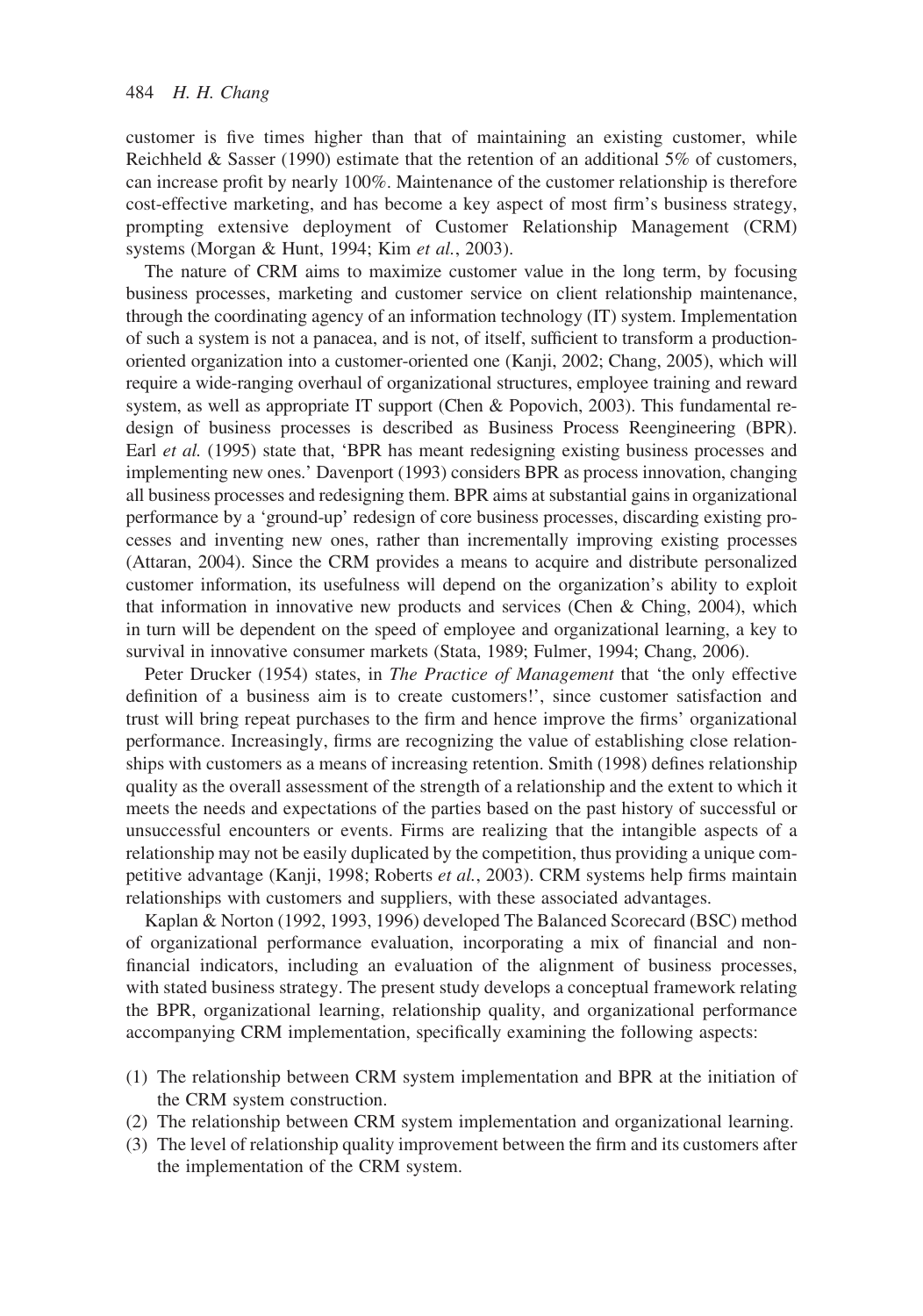(4) The improvement in organizational performance after implementation of the CRM system.

#### Literature Review

#### Customer Relationship Management (CRM)

The relationship with customers is key to competitive success in consumer markets. As data warehousing, data mining, and e-commerce develop, the availability of customer behavior data, and the sophistication with which it can be analyzed increase, enhancing possibilities for one-to-one marketing (Ahn et al., 2003). The following section has three parts: in the first part, the definition of CRM is discussed, the second provides a framework for CRM, and the third introduces the phases of CRM implementation.

Kalakota & Robinson (2001) state that 'CRM is an integrated sale, marketing, and service strategy that precludes lone showmanship and that depends on coordinated enterprise-wide actions.' Tiwana (2001) state that 'CRM is a combination of business processes and technology that seeks to understand a company's customers from multiple perspectives to competitively differentiate a company's products and services.' CRM uses IT to integrate marketing, sales, service and provides customization to raise customer loyalty and business profit. CRM involves a concerted effort to improve customer identification, acquisition, and retention. It aims to improve customer satisfaction, boost customer loyalty, and consequently increase revenues from existing customers. Kim et al. (2003) define CRM in terms of business processes and technologies that seek to understand a company's customer. Winer (2001) considers the basic elements to be: a database of customer activity, analysis of the database to support customer target selection criteria, tools for targeting the selected customers, mechanisms for building relationships with the targeted customers, mechanisms for ensuring customer privacy, and metrics for measuring the success of the CRM program.

Kalakota & Robinson (2001) and Tiwana (2001) state that the roles of CRM include the acquisition of new customers, the enhancement of the profitability of existing customers, and retention of profitable customers. Considered as successive phases, each supports increased intimacy and understanding between a company and its customers. We here define CRM as the combination of marketing efforts, business processes and technology that allows the firm to understand its customers from multiple perspectives. The firm uses this knowledge the increase customer satisfaction and gain customer loyalty.

#### CRM and Business Process Reengineering (BPR)

Hammer & Champy (1993) define BPR as 'the fundamental rethinking and radical redesign of business processes to achieve dramatic improvements in critical, contemporary measures of performance, such as cost, quality, service, and speed.' Spencer (1992) states that 'BPR is promoted as a potent, customer based approach to improve productivity and quality through processes.' He considers that BPR seeks to compress both horizontally (the linear sequence and cycle) and vertically (the management layers), challenges existing work patterns, practices and structures, particularly the specialization of labor. He considers that IT is another key factor, enabling the elimination of outdated organizational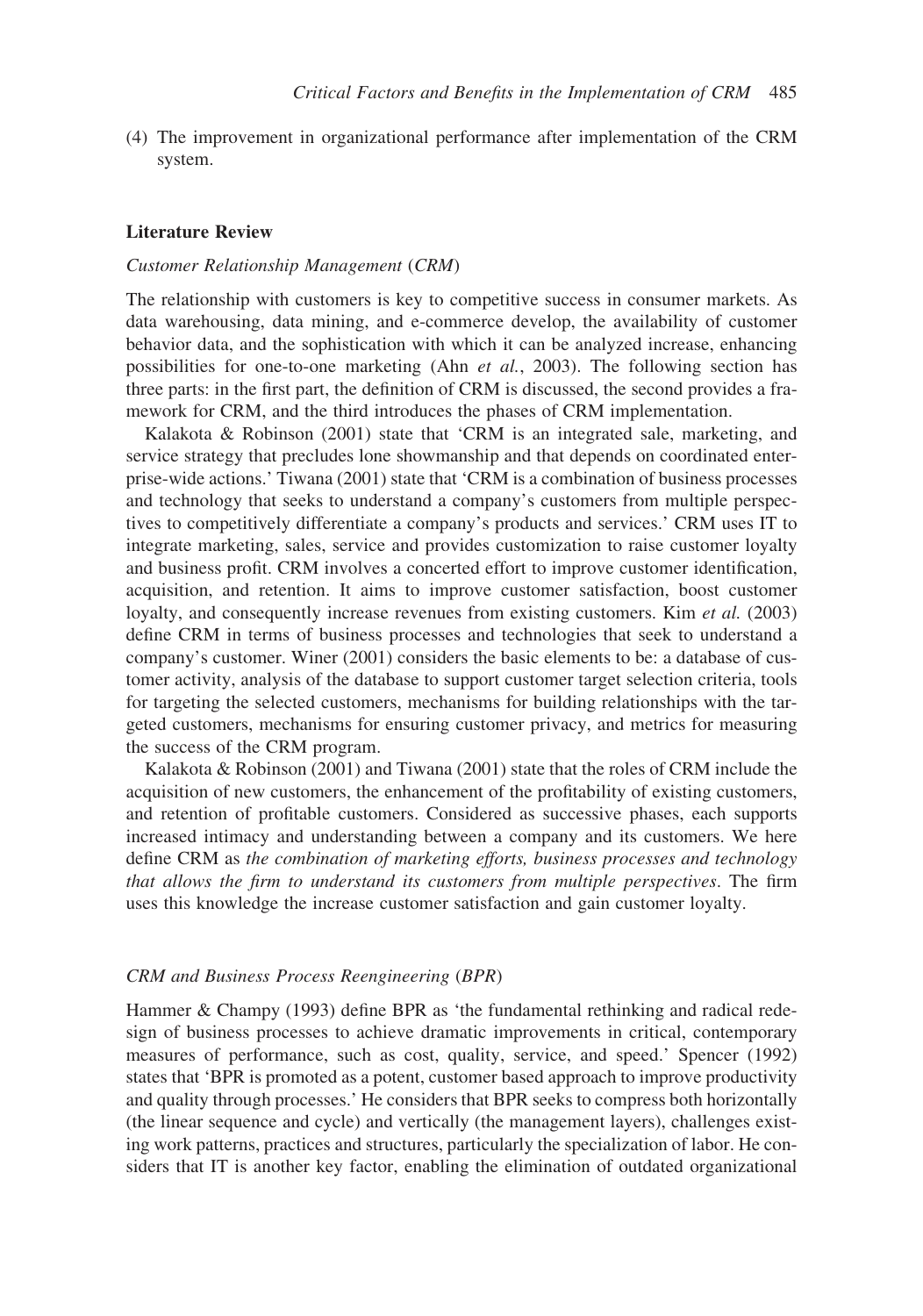boundaries and infrastructures. Daft (2004) similarly stated that BPR means the redesign of a vertical organization along its horizontal workflows and processes.

Davenport (1993) also believed that BPR should involve process innovation with a business-wide scope, implying a complete redesign of all business processes. Earl et al. (1995) state that, 'BPR has meant redesigning existing business processes and implementing new ones.' Whitman & Gibson (1997) note that the need for fundamental redesign has increased with the rate of change in the business environment. Attaran (2004) asserts that the implementation of reengineering is not a free-form exercise, but requires specific steps to be performed in a particular order.

BPR is 'a customer focus, top-down management effort to establish breakthroughs in the performance of inter-functional processes' (Davis, 1993). CRM integrates a related set of functions and business processes to enhance the performance of the organization as a whole (Laudon & Laudon, 2004; Chang, 2006). CRM systems require changes in sales, marketing, and customer service processes to encourage sharing of customer information; support from top management; and a very clear idea of the benefits that could be obtained from consolidating customer data. A CRM system implementation project is thus of sufficiently wide scope to be considered as an example of BPR. CRM systems are a relatively recent innovation so their requirements have often not been 'built-in' to the existing organisational structure, which may need adjustment by a BPR exercise.

## CRM and Organizational Learning

Levitt & March (1988) define organizational learning as 'encoding inferences from history into routines that guide behavior.' Kim (1993) states that 'organizational learning is defined as increasing an organization's capacity to take effective actions.' Dixon (1994) defines organizational learning as 'the intentional use of learning processes at the individual, group and system level to continuously transform the organization in a direction that is increasingly satisfying to its stakeholders.' Laudon & Laudon (2004) define organizational learning as the 'creation of new standard operating procedures and business processes that reflect organizations' experience.' Daft (2004) considers a learning organization is an organization in which everyone is engaged in identifying problems, enabling the organization to continuously experiment, improve, and increase its capability (Daft, 2004).

Lyles (1988) separates organizational learning into 'Low-level learning' and 'Highlevel learning', while Fulmer (1994) divides it into maintenance learning, shock learning, and anticipatory learning. Dixon (1994) describes the Organisational Learning Cycle as a dynamic process involving the continuous reconstruction of meaning and the transformation of the organization.

The process involves the collection of external data (about, for example, customers, suppliers, new technology and economic conditions) and the internal development of new processes and product ideas. The acquisition of external information requires crossing the organization's boundaries, and may be accomplished by a web-based system. By contrast, internal information is generated as part of the process of conducting the organization's business, and is used for analyzing successes and failures, creating experiments designed to provide new information, and building checkpoints into activities so they become self correcting. Internal information capture needs to be the routine responsibility of all members of the organization rather than specialists, such as R&D or customer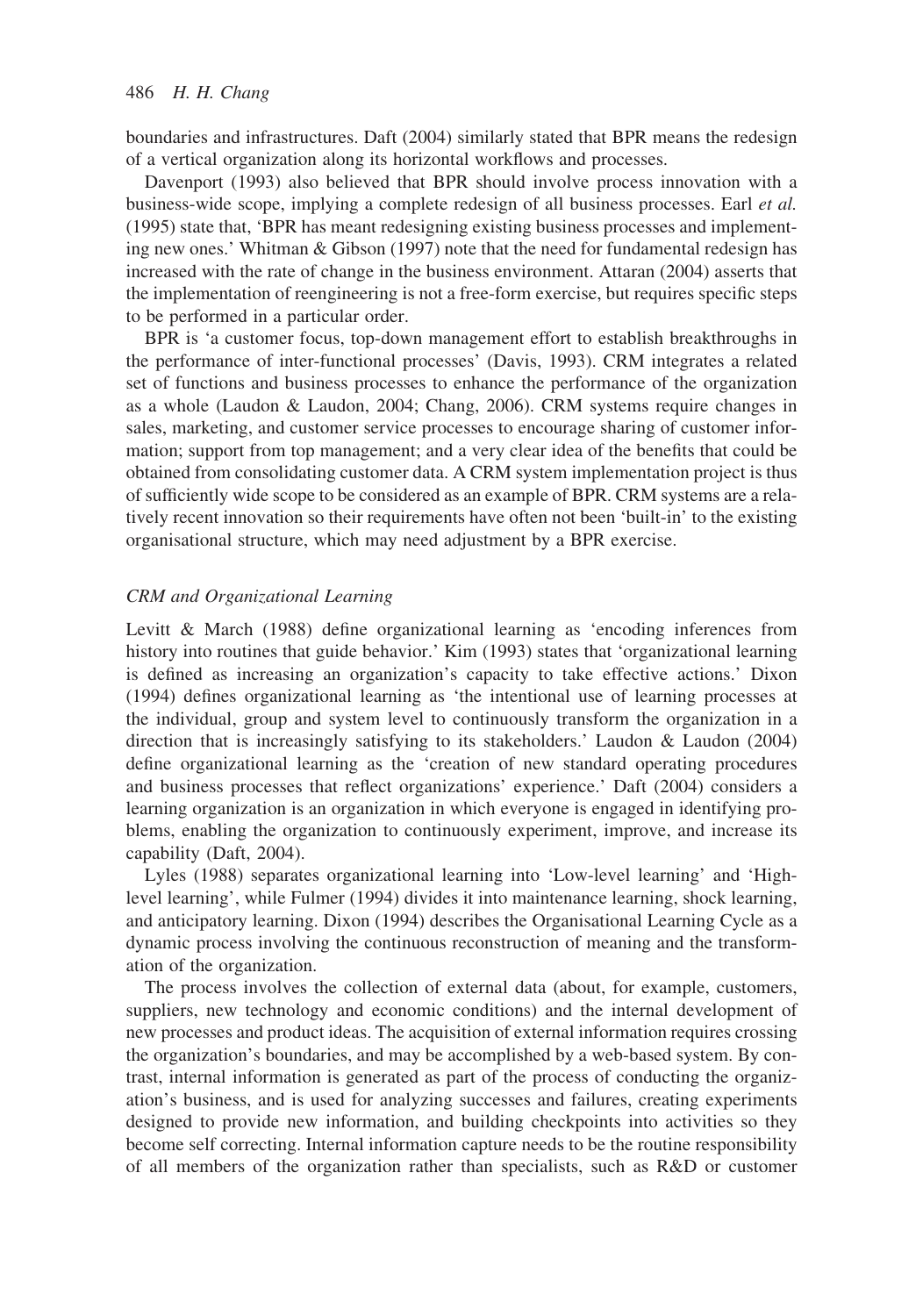service personnel. Once collected, the information needs to be interpreted and distributed. Collective interpretation promotes mutual comprehension and consensus, which in turn may provide a basis for action.

To maintain the competitive advantage in dynamic, competitive markets, firms have to adapt to changes in their trading environment. Strategy, training, policy, and structure all have to facilitate continued employee learning, to support the organization's continued success. Laudon & Laudon (2004) suggest that most firms implementing a formal CRM system need to transform their focus from a product-centric view to a customer-centric view, which requires some fundamental changes in the organization culture and business processes, notably a closer cooperation between the information systems and sales and marketing groups. Organizational learning in support of this change requires the acquisition of complex knowledge of new business rules and processes and the 'unlearning' of the previous ones.

#### CRM and Relationship Quality

Smith (1998) considers relationship quality the result of overall assessment of the strength of a relationship and the extent to which it meets the needs and expectations of the parties based on a history of successful or unsuccessful encounters. Crosby et al. (1990) consider it a construct composed of (at least) two dimensions: Trust and Satisfaction. Trust is particularly important in relational contexts where individuals seek predictable and obligatory behavior on the part of their relational partner, so that a relatively high degree of certainty is attached to future rewards. Satisfaction is an emotional state that occurs in response to a positive evaluation of these interaction experiences. Morgan & Hunt (1994) describe relationship quality in terms of Commitment and Trust components. Marketers are urged to maximize these by resisting attractive short-term alternatives in favor of the expected long-term benefits of cooperation with existing partners, and by viewing potentially high-risk actions as being prudent because of the belief that partners will not act opportunistically.

Lee & Kim (1999) consider five relationship quality components: trust, business understanding, benefit and risk share, conflict, and commitment. Roberts et al. (2003) used four variables to measure relationship quality (trust, commitment, satisfaction, and affective conflict). Generalizing the above views, customer relationship quality is described in terms of the customer's expectation of benefit from the relationship, based on their past experience. If relationship quality is considered to be made up of customer satisfaction, trust, and commitment, then a CRM system will be designed to automate customerrelated procedures in such a way as to maximize these perceptions.

#### Organizational Performance

Performance evaluation is generally carried out by comparison with subjective or quantitative standards. Indicators of the results of processes are termed lag indicators, while measures of process execution are termed lead indicators. Traditional accounting emphasizes quantitative financial measures, which are often lag indicators. Eccles  $\&$  Philip (1992) note that this limits the rapidity with which feedback can be obtained, and speculate that under the pressures of a rapidly changing business environment, non-financial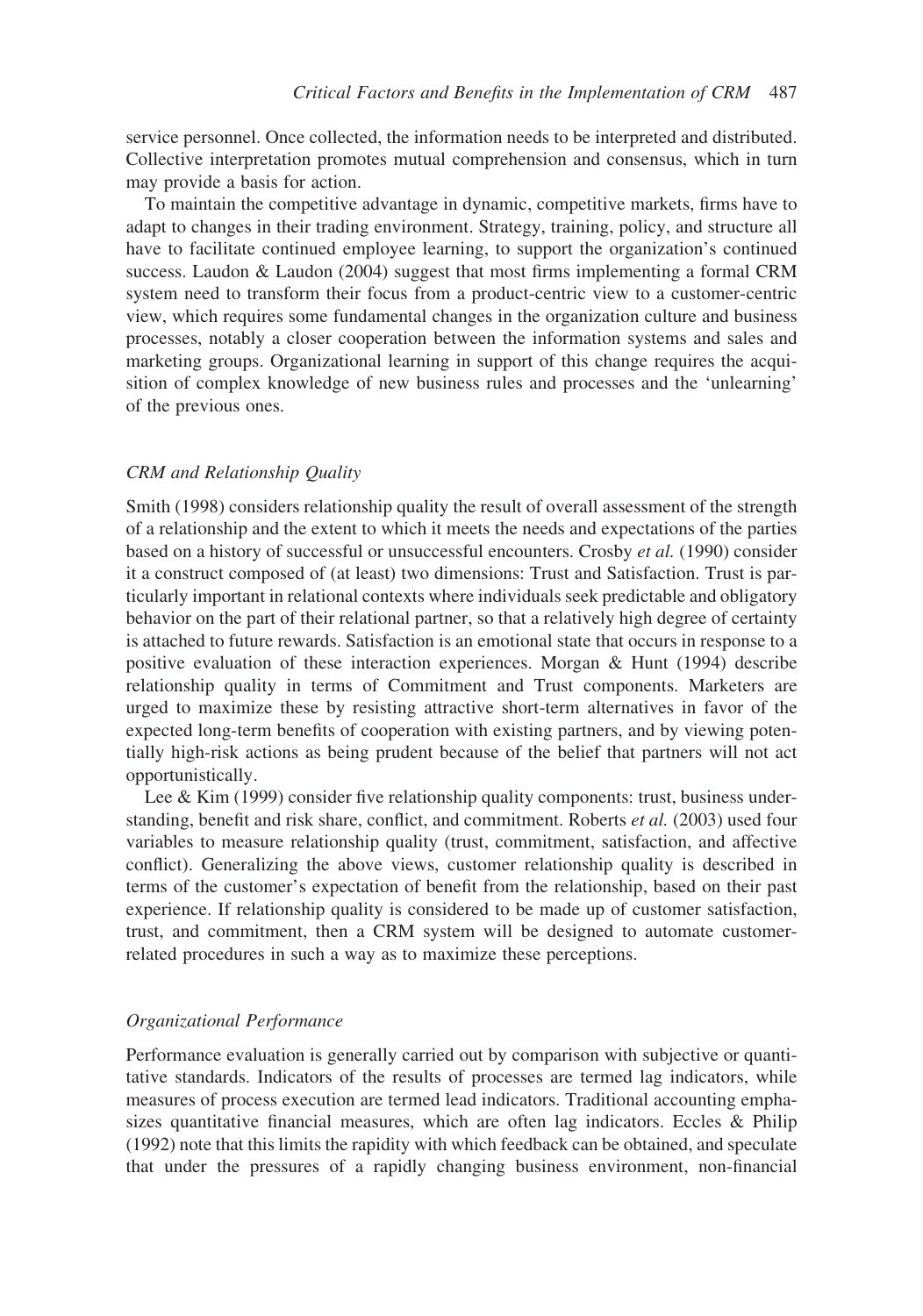indicators will become more important, especially comparative benchmarks for service quality and customer satisfaction.

The Balanced Scorecard (Kaplan & Norton, 1992, 1993, 1996) emphasizes the importance of incorporating non-financial performance measures such as customer satisfaction, internal business process, and innovation and learning, as well as 'traditional' financial measures. The Balanced Scorecard (BSC) translates mission and strategy into objectives and measurable terms, viewed from the financial, customer, internal business process, and learning and growth perspectives, providing a balance between short- and long-term objectives, between desired outcomes, performance drivers of those outcomes, and between hard objectives measures and soft subjective measures. Hugh et al. (1996) suggest that a firm's performance management technique enables it to focus resources on changing behavior and promoting customer-orientation.

# Conceptual Model and Methodology

This study is aimed at the identification and evaluation of critical factors and benefits in the implementation of CRM. The study operationalizes the items and builds a research framework describing their relationships.

## Conceptual Framework and Research Propositions

The conceptual framework developed to describe the relationships between BPR, Organizational Learning, relationship quality, and organizational performance in CRM implementation is shown in Figure 1. BPR and Organizational Learning are viewed as prerequisites for CRM system implementation and subsequent relationship enhancement.

- (1) BPR and Relationship Quality: Spencer (1992) and Davis (1993) both describe BPR as a customer-focused process, implying that the needs of customers are taken into account, enhancing customer satisfaction and trust (Wind, 1991; Janson, 1992; Yang & Chen, 2001; Chen & Popovich, 2003) and improving relationship quality.
- (2) Organizational Learning and Relationship Quality: Day (1994) states that an organization's capability includes learning the needs and demands of its customers and developing new products or services to satisfy them. Hedberg & Wolff (2001),



Figure 1. Conceptual framework for BPR, OL, RQ, and OP in CRM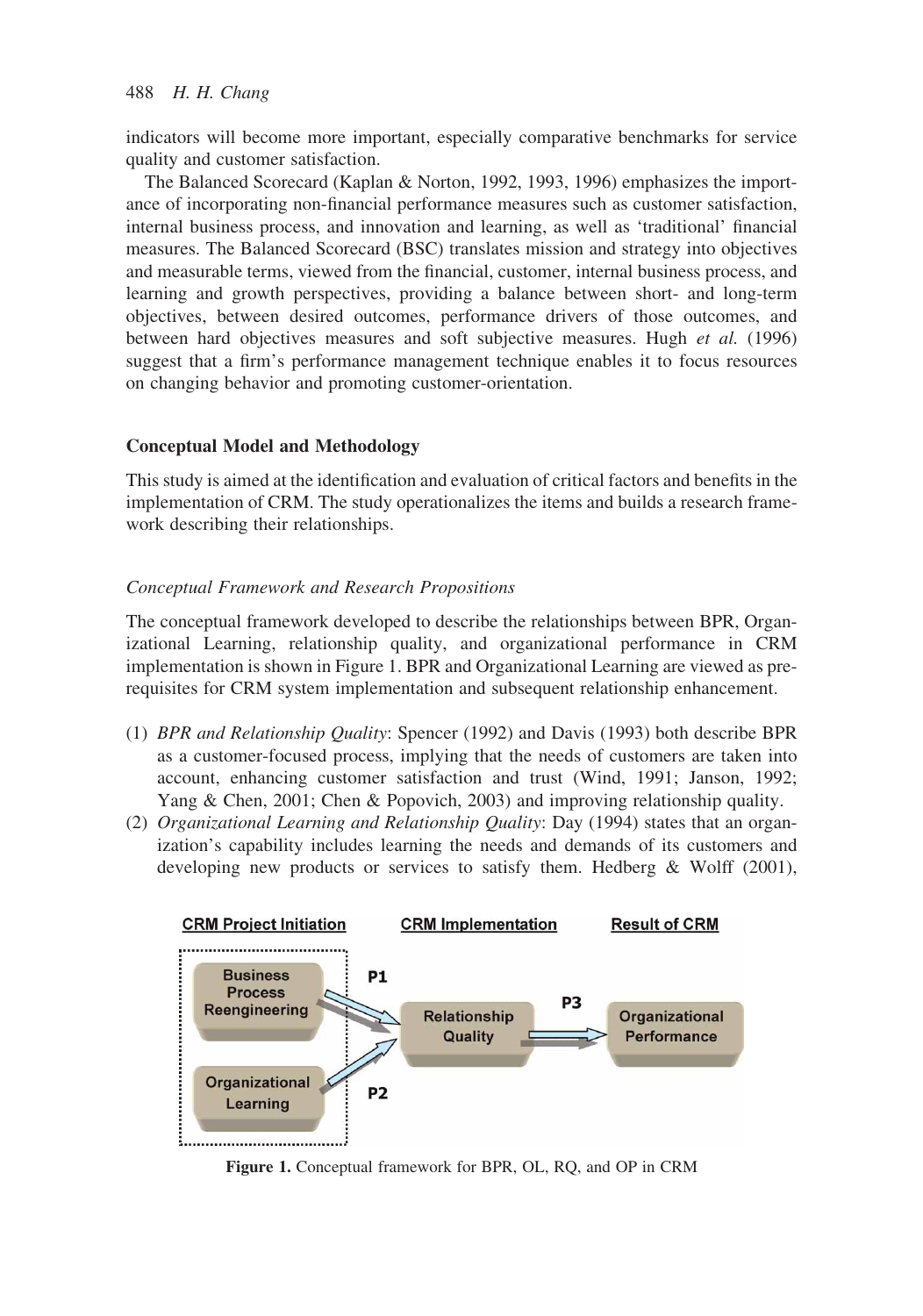Child  $(2001)$ , Reinhardt *et al.*  $(2001)$  all consider that such organizational learning increases customer satisfaction and consequently improves relationship quality.

(3) Relationship Quality and Organizational Performance: Customer satisfaction has been regarded as both a determinant and an indicator of organizational performance, depending on how the latter has been defined (Babin & Griffin, 1998). Kaplan & Norton (1996) incorporate measures of customer satisfaction in their BSC approach to measuring organizational performance. Lee & Kim (1999) and Crosby et al. (1990) also argue that relationship quality affects organizational performance. We propose that relationship quality is a determinant of organizational performance.

BPR, organizational learning, relationship quality and organizational performance are operationalized and discussed below.

CRM project initiation, CRM implementation, and relationship quality. CRM requires company-wide, cross-functional, customer-focused BPR (Chen & Popovich, 2003). Managing a successful CRM implementation requires an integrated and balanced approach. Following Janson (1992), and Chen & Popovich (2003), we take the view that BPR involves the human, work process, and technological dimensions of the organization. Hunt & Morgan (1996) believe that learning is an important resource that can create competitive advantage. We employ the dimensions of Baker & Sinkula (1999) for variables associated with organizational learning capabilities, including commitment to learning, shared vision, and open-mindedness. Measurement item statements for BPR and organizational learning used in the present paper are shown in Table 1.

Various measures of relationship quality have been published. A summary of some of these dimensions is shown in Table 2. The three dimensions chosen to measure relationship quality in the present study are shown in Table 1. The corresponding research propositions are:

Proposition 1: BPR has a significant positive association with relationship quality. Proposition 2: Organizational learning has a significant positive association with relationship quality.

CRM and organizational performance. Items from the Balanced Scorecard (Kaplan & Norton, 1996) and from Brewer & Speh (2000) are employed. Four variables are considered in Table 1. Our proposition is:

Proposition 3: Relationship quality has a significant positive association with organizational performance.

A summary of published supporting evidence for three propositions is shown in Table 3.

## Research Methods

The sequence of case study research was based on Eisenhardt's (1989) eight steps: getting started, selecting cases, crafting instruments and protocols, entering the field, analyzing data, shaping proposition, enfolding literature, reaching closure. Before the actual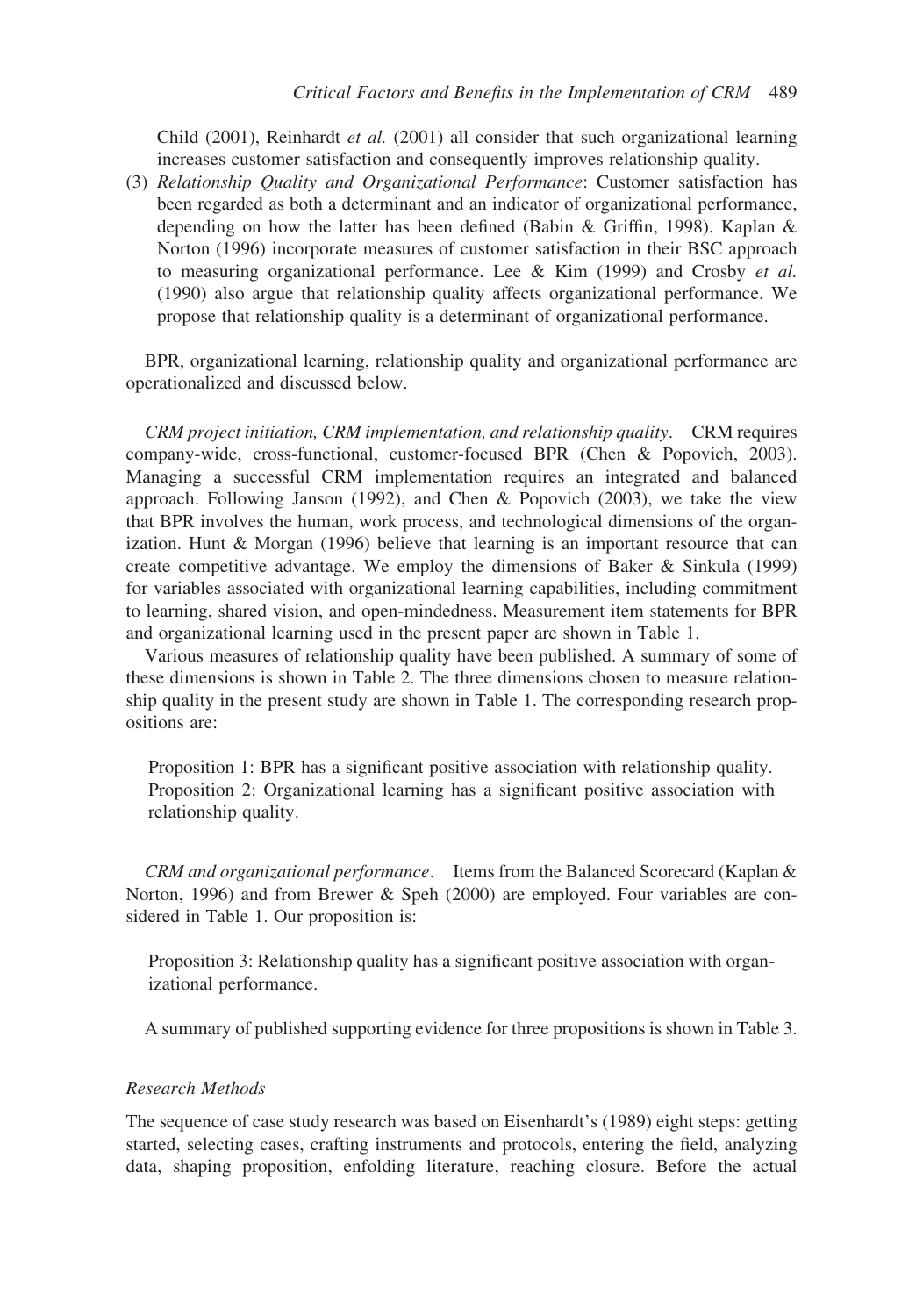| Item                       | Explanation                                                                | <b>BPR Measurement Item Statement</b>                                                                                                                                                                                                                                                                                                                                                                                     |
|----------------------------|----------------------------------------------------------------------------|---------------------------------------------------------------------------------------------------------------------------------------------------------------------------------------------------------------------------------------------------------------------------------------------------------------------------------------------------------------------------------------------------------------------------|
| Staff rewards and training | Reformation of employee training and rewards<br>to achieve the aims of CRM | • High level of support and commitment from<br>the top management team is needed when the<br>firm is constructing CRM.<br>• When building CRM, the firm must change the<br>original performance evaluation and reward<br>policy to match.<br>• The employees must be trained.<br>• The employees should be fully empowered.<br>• Employees must have a high level of<br>willingness to cooperate.                         |
| Organizational Structure   | Organizational structure reformation due to the<br>implementation of CRM   | • When implementing CRM, cross-functional<br>teams must be established to develop new<br>business processes<br>• Resources from all departments should be<br>integrated to respond to the customer's need<br>in a timely manner.<br>• Suitable plans to restructure the organization<br>must be drawn up.<br>• Power distribution must be adjusted among<br>the firm, to match with the new processes.                    |
| IT Tools                   | IT tools implemented to support CRM<br>operations.                         | • When implementing CRM, the firm must also<br>construct a CTI system and an internet<br>interactive customer service system to support<br>customer service.<br>• The firm must also build-in data warehousing<br>and a data mining system to analyze the<br>customer's needs.<br>• The firm must also build-in a DSS, EIS or SIS<br>to help managers analyze their decisions.<br>• The CRM system must be user friendly. |

#### Table 1. The measurement of BPR, Organizational Learning, Relationship Quality, and Organizational Performance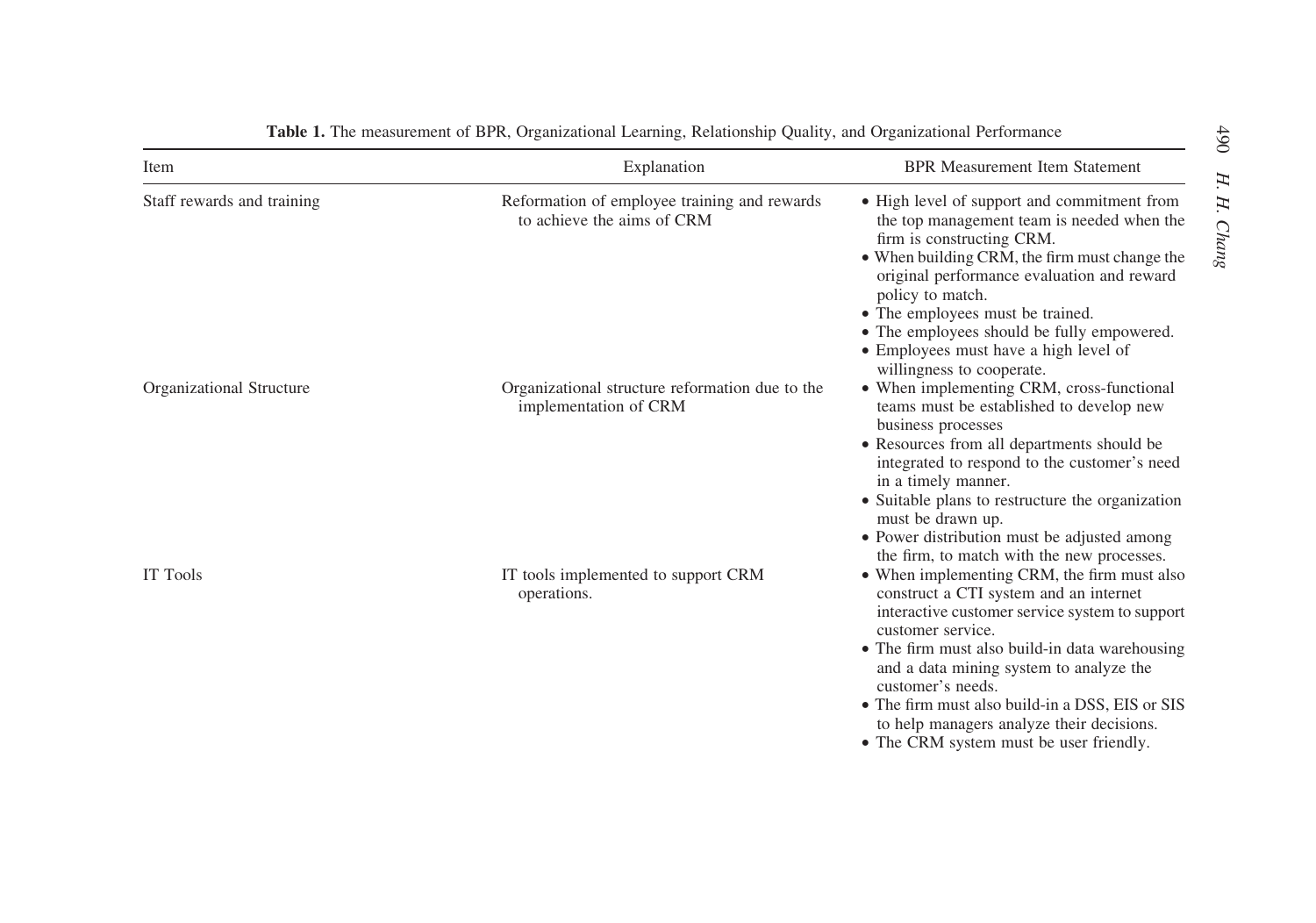|                        |                                                                     | able to fellew information and provide<br>feedback right away.                                                                                                                                                                                                                                                                                                                                                                               |
|------------------------|---------------------------------------------------------------------|----------------------------------------------------------------------------------------------------------------------------------------------------------------------------------------------------------------------------------------------------------------------------------------------------------------------------------------------------------------------------------------------------------------------------------------------|
| Item                   | Explanation                                                         | Organizational Learning Measurement Item                                                                                                                                                                                                                                                                                                                                                                                                     |
| Commitment to learning | Firms view organizational learning as a core<br>value               | • Managers believes employees' learning<br>ability will enhance the firm's competitive<br>advantage.<br>• The top management sees organizational<br>learning as one of the basic values of the firm.<br>• The firm believes that organizational learning<br>is a must for a firm to survive.<br>• Organizational learning is the firm's first<br>priority in the business culture.<br>• Firm believes employee learning is an<br>investment. |
| Shared visions         | Top managers will share the firm's future vision<br>with employees. | • Employees have a clear outline of the firm's<br>positioning, future development and belief.<br>• The firm has a clear vision of CRM.<br>• Top management is willing to share the future<br>development and vision of CRM with their<br>employees.<br>• All the employees are willing to work toward<br>the vision of CRM.<br>• Employees believe that they have a<br>responsibility in the future development of the<br>firm               |
| Open mindedness        | The firm is able to go beyond normal innovative.<br>thinking.       | • Customers' information can be freely shared<br>between the firm's departments.<br>• Customers' needs will be discussed among<br>different departments frequently.<br>• Innovation is an important aspect in the firm's<br>corporate culture.                                                                                                                                                                                               |

• In the daily use of CRM system, it must be able to renew information and provide

(Table continued)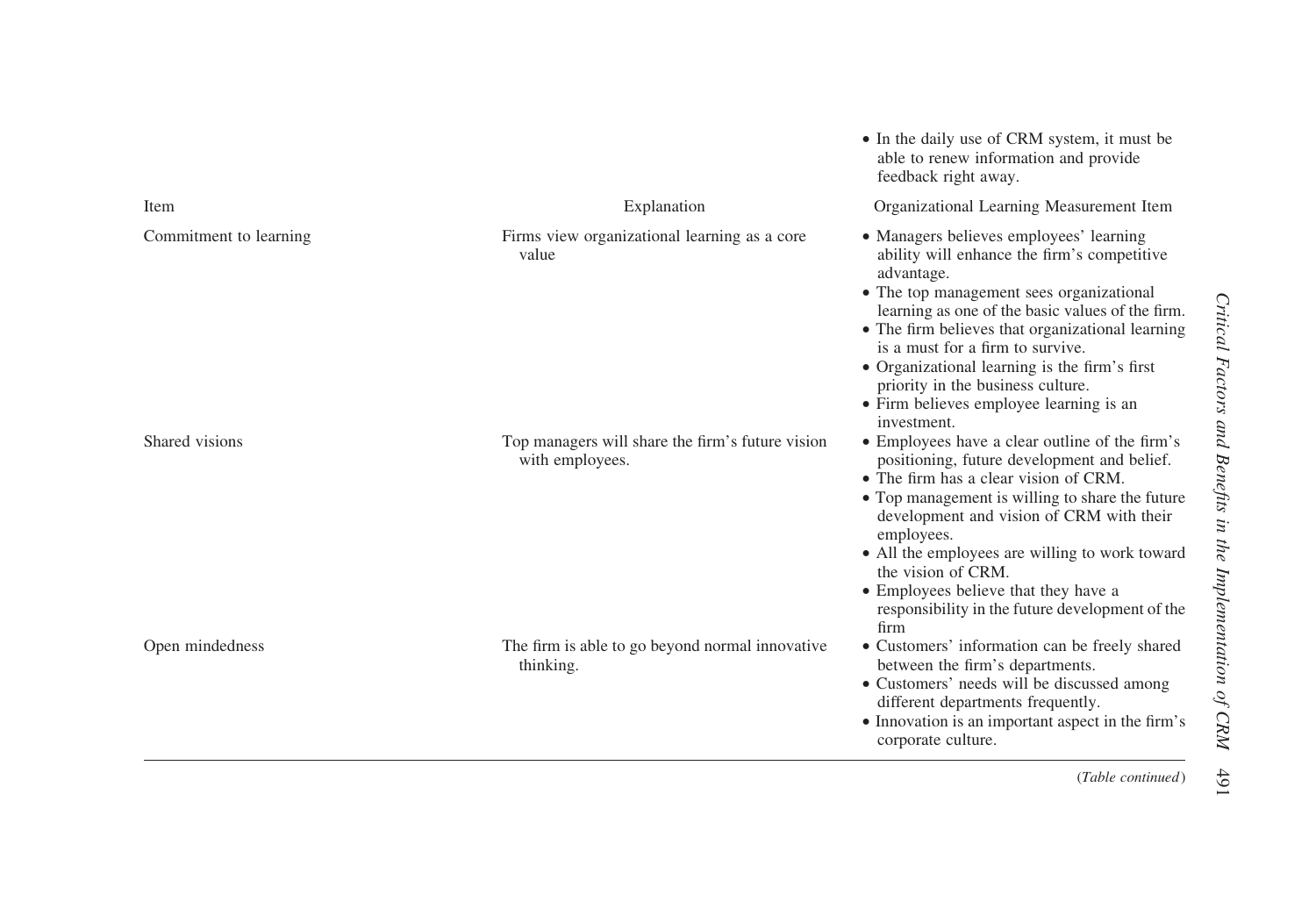| Table 1.<br>(Continued)               |                                                                                                                                                                                      |                                                                                                                                                                                                                                                                                                             |  |  |
|---------------------------------------|--------------------------------------------------------------------------------------------------------------------------------------------------------------------------------------|-------------------------------------------------------------------------------------------------------------------------------------------------------------------------------------------------------------------------------------------------------------------------------------------------------------|--|--|
| Item                                  | Explanation                                                                                                                                                                          | <b>BPR Measurement Item Statement</b>                                                                                                                                                                                                                                                                       |  |  |
|                                       |                                                                                                                                                                                      | • The firm encourages their employees to have<br>innovative ideas beyond conventional<br>business boundaries.<br>• Firm is willing to accept different ideas.                                                                                                                                               |  |  |
| Variables                             | Explanation                                                                                                                                                                          | Measurement of Relationship Quality Item                                                                                                                                                                                                                                                                    |  |  |
| Trust                                 | The firm always considers the client's rights and<br>interests when making a decision.                                                                                               | • Following CRM implementation, the<br>company will treat customers more sincerely<br>compared to the past.<br>• The firm can provide customers with the help<br>they need.<br>• The firm will consider the benefits of the<br>customers.                                                                   |  |  |
| Satisfaction                          | The client is satisfied with the product or service<br>provided by the firm.                                                                                                         | • CRM implementation reduces the rate of<br>returned merchandise<br>• The image of the firm (or band) will be<br>enhanced.<br>• The firm will provide the products or services<br>needed by the customer.                                                                                                   |  |  |
| Commitment                            | Firm's desire to maintain long-term working<br>relationships.                                                                                                                        | • Because of CRM, the firm has a standarlized<br>business process to customers solve problems.<br>• Because of CRM, the firm can provide<br>customers with a better services.<br>• Because of the implementation of CRM, the<br>firm can accurately provide customer services<br>according to the contract. |  |  |
| Variables                             | Explanation                                                                                                                                                                          | Measurement Organizational Performance Item                                                                                                                                                                                                                                                                 |  |  |
| Internal Business Process Perspective | The internal business process measures focus on<br>processes that will have the greatest impact on<br>customer satisfaction and achieving an<br>organization's financial objectives. | • After the implementation of CRM,<br>employee's morale will increase.<br>• CRM will enhance the servicing ability of the<br>employees.                                                                                                                                                                     |  |  |

Table 1. $(C_1, \ldots, C_n)$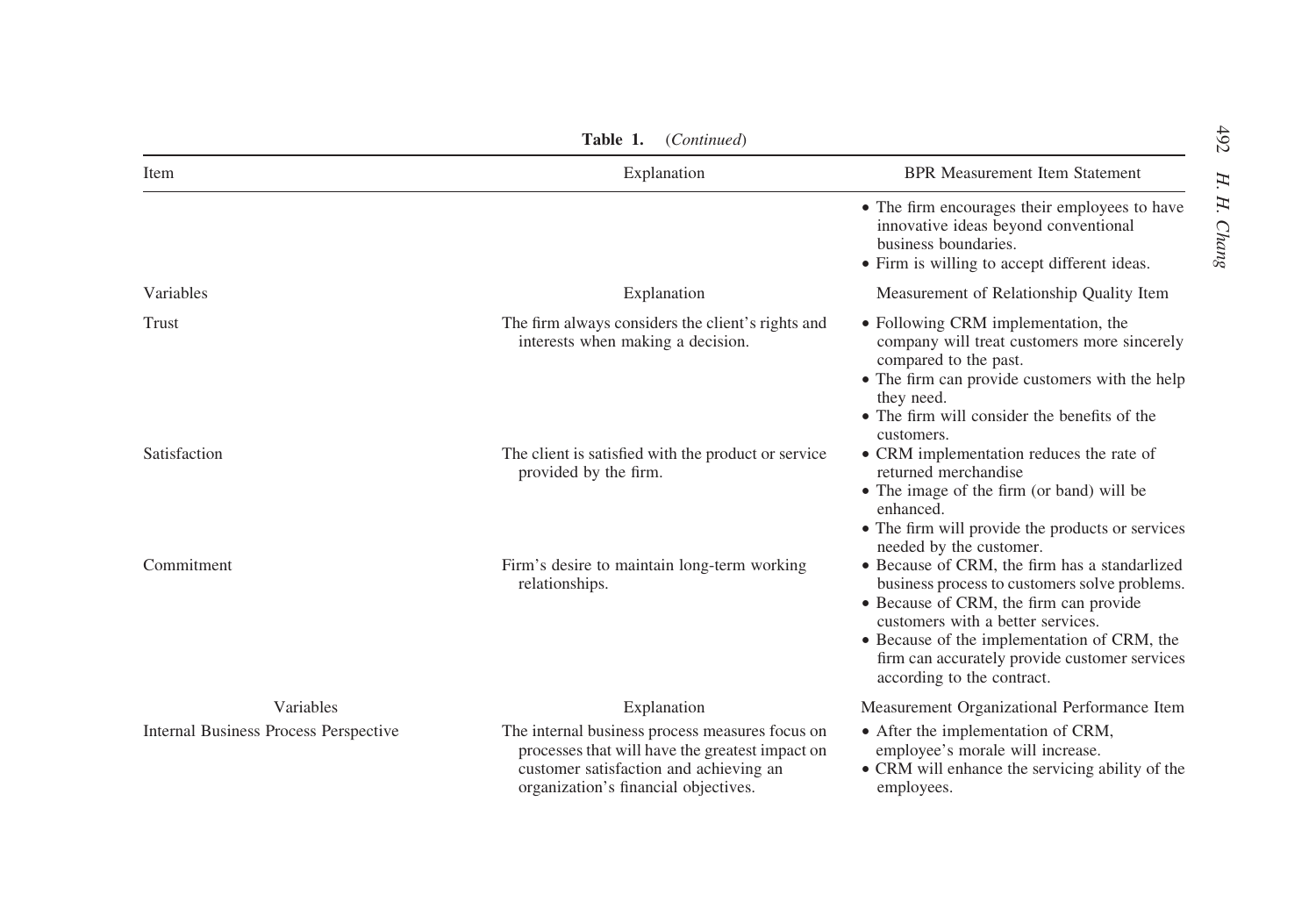|                                 |                                                                                                                                                                                            | improved.<br>• Team spirit will have increased.<br>• Product defects will have reduced and service<br>quality has improved.                                                               |
|---------------------------------|--------------------------------------------------------------------------------------------------------------------------------------------------------------------------------------------|-------------------------------------------------------------------------------------------------------------------------------------------------------------------------------------------|
| Learning and Growth Perspective | The fourth perspective of the balanced<br>scorecard, learning and growth, identifies the<br>infrastructure that the organization must build<br>to create long-term growth and improvement. | • After the implementation of CRM, employees<br>will receive timely and accurate information.<br>• The skills of employees increase, leading to<br>increases in productivity.             |
|                                 |                                                                                                                                                                                            | • Because of the firm's innovation, productivity<br>increases.                                                                                                                            |
|                                 |                                                                                                                                                                                            | • There is a break through in the development of<br>new business.                                                                                                                         |
| <b>Customer Perspective</b>     | The core outcome measures include customer<br>retention, new customer acquisition, customer<br>profitability, and market share in targeted<br>market segments.                             | • The scope of service will widen.<br>• After the implementation of CRM, the<br>customer profit earning ability has increased.<br>• There has been a reduction in customer<br>complaints. |
|                                 |                                                                                                                                                                                            | • The level of customer satisfaction has<br>increased.<br>• There is an increase in customer repeat                                                                                       |
| Financial Perspective           | Financial objectives typically relate to                                                                                                                                                   | purchases.<br>• After the implementation of CRM, internal                                                                                                                                 |
|                                 | profitability-measured, for example, by<br>operating income, return-on-capital, or, more<br>recently, economic value-added.                                                                | costs can be controlled more effectively.<br>• The market share of the firm has increased.<br>• The earning ability of the firm has been<br>improved.<br>• The servicing cost is reduced  |

† Cross-departmental communication will be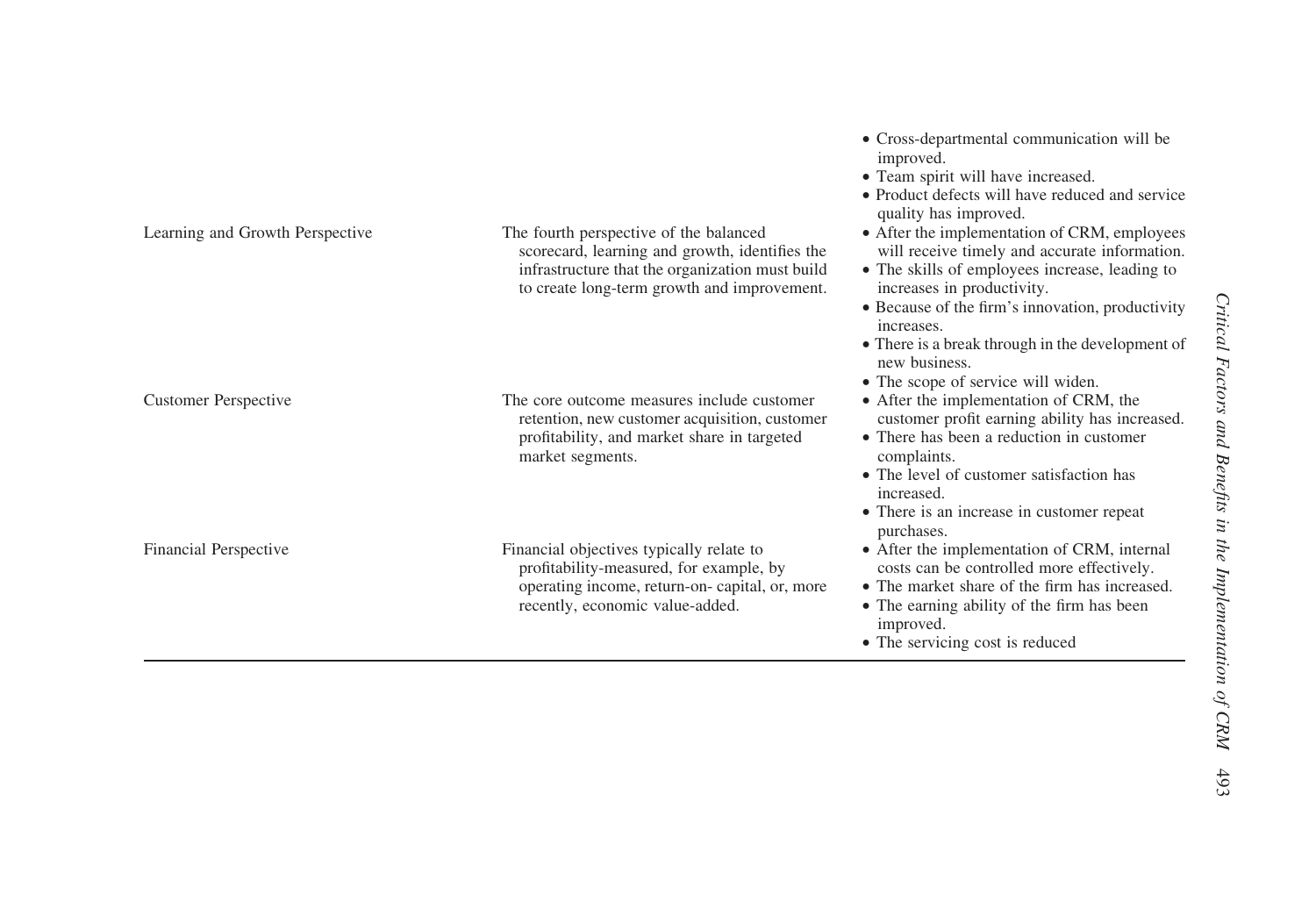| <b>Scholars</b>             | Dimensions of relationship quality                                             |  |
|-----------------------------|--------------------------------------------------------------------------------|--|
| Crosby <i>et al.</i> (1990) | Satisfaction, Trust                                                            |  |
| Morgan & Hunt (1994)        | Trust, Commitment                                                              |  |
| Lee & Kim (1999)            | Trust, Business understanding, Benefit and<br>Risk share, Conflict, Commitment |  |
| Roberts et al. (2003)       | Trust, Commitment, Satisfaction, Affective<br>conflict                         |  |

Table 2. Summary of dimensions of relationship quality

| Proposition                                            | Supporting Works                                                                                    |
|--------------------------------------------------------|-----------------------------------------------------------------------------------------------------|
| $P1: BPR \rightarrow Relationship Quality$             | Wind (1991), Janson (1992), Elzinga et al.<br>(1999), Yang & Chen (2001), Chen &<br>Popovich (2003) |
| P2: Organizational Learning $\rightarrow$ Relationship | Hedberg & Wolff $(2001)$ , Child $(2001)$ ,                                                         |
| <b>Ouality</b>                                         | Reinhardt et al. (2001)                                                                             |
| P3: Relationship Quality $\rightarrow$ Organizational  | Crosby et al. (1990), Lee & Kim (1999), Chang                                                       |
| Performance                                            | (2005)                                                                                              |

Table 3. Summary of supporting works for research proposition

interview, the case study questionnaire and research framework were mailed to the interviewee for review, to establish an initial context and to smooth the flow of the interview. Based on the original research framework and literature review, the case study questions were open-ended, in order to probe for the interviewee's point of view and the firm's specific situation. The final version of the questionnaire was formed by combining the content of the case study and literature reviews.

Three companies participated in the case study interviews. The first is a skincare product retailer with a successful e-business operation, butyshop.com. The interviewee is the CEO of the firm, Mr Roger Lo. The second is a financial services company, MOCOTO Bank, providing loans and mortgages, and operating a call center. The interviewee is the associate manager of operations, Mr Bob Wang. The third is an IT services company, Stark Technology Inc, providing information system implementation and consultancy. The interviewee was the senior consultant, Mr Tony Chang. E-Commerce and the financial services sector place great importance on maintaining the relationship with their clients and so might be expected to be particularly aware of the issues. The inclusion of a CRM system implementer in the survey effectively broadens it, by drawing on their implementation experience in many other firms.

#### Case Study Analysis

## Case Study

## Case 1. Butyshop International Corp.

Butyshop International Corporation was established in 1995, and has been involved in the development of cosmetics for over 10 years. Historically, its main business was OEM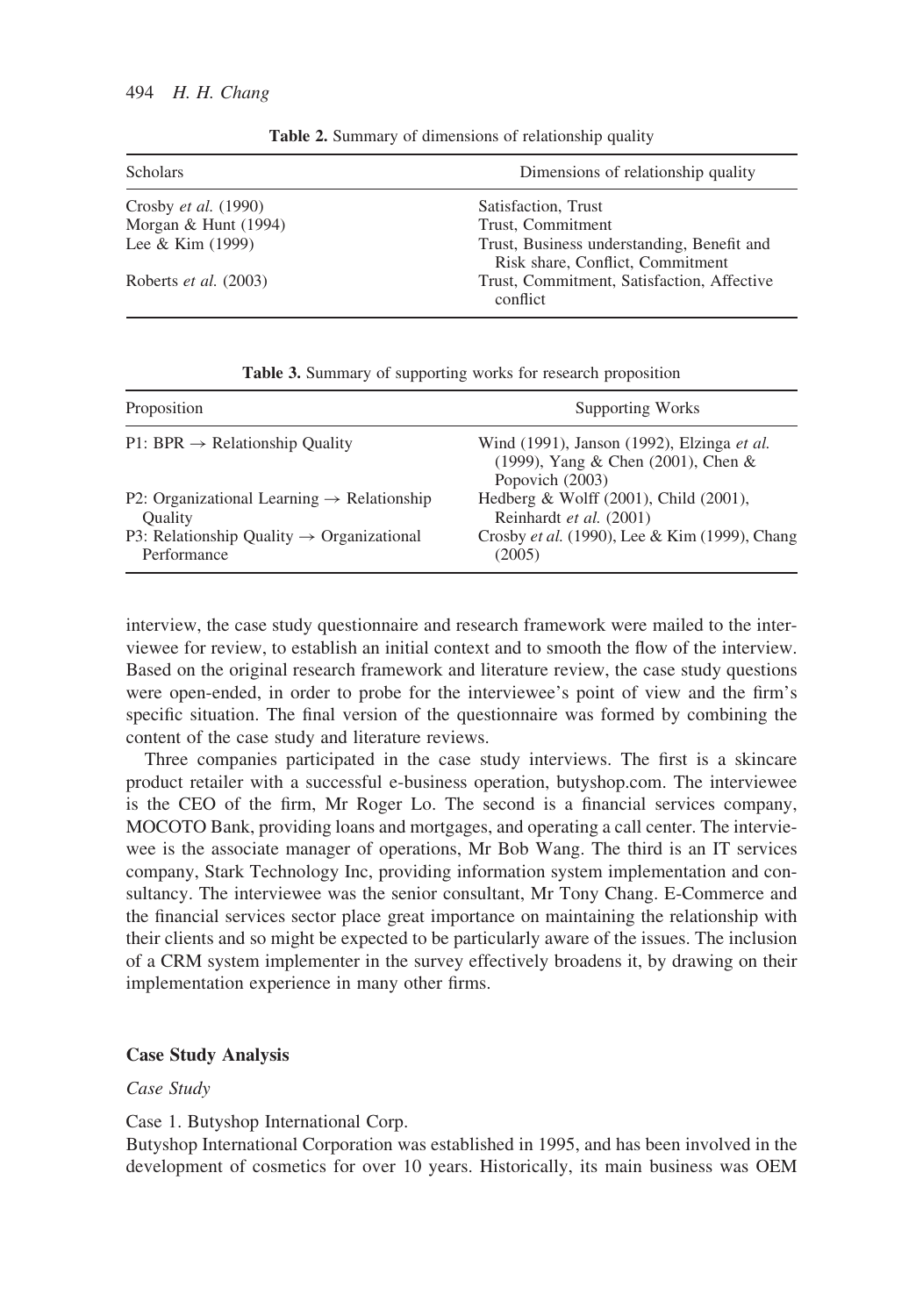development of new cosmetic products on behalf of international brand name clients. After 3 years of planning and development, it established its own butyshop brand in 2001 with a complete line of products for face, body, hair, men, babies, aromatherapy, and cosmetics. Other than the butyshop.com business website, Butyshop International Corporation currently has 23 retail shops, a cosmetic production factory and a cosmetic research laboratory, with its business headquarters located in the San-Ming area of Kaoshiung.

At the time of launching the Butyshop brand, it also established an e-business website – butyshop.com, which sells its cosmetic products along with a range of other articles, which has expanded in response to consumer demand. Butyshop.com emphasizes the convenience, safety and value of direct distribution with no intermediaries.

The company employs a number of techniques to address customer reluctance to trade online. It has a policy of attaching a product tester with the purchased product. This addresses the problem of returned goods and product testing. Due to the personal nature of the products, individual problems of discomfort or dislike are likely to arise in some cases after use. If a consumer dislikes the product testers, they can return the unopened main product package and get a refund or another product. A customer service center is committed to a rapid response to customer queries, via the online customer service system, customer service hotline or customer service mailbox.

## (1) CRM Project Initiation

Top management considered a CRM system implementation integral to the establishment of butyshop.com, given the importance of customer relations in the area of personal skincare and cosmetics. As well as monitoring consumer demand, CRM can also provide information on additional products that improve the consumer's skin, building trust in butyshop.com and increasing the usage of their products. Brand trust is a very important factor in skin care products; and is considered to have a positive relationship with the customers' purchasing intention.

#### Business Process Reengineering

## Staff rewards and training

- . Virtual Distribution: The CRM system was integrated with the online marketing operation from its initiation, so employees involved in this operation do not require specific encouragement to use it.
- . Solid Distribution: Retail store and cosmetic booth employees have a base pay and a performance bonus. Retail employees are thus encouraged to use the CRM system indirectly, since its enhancement of their sales increases their bonus. To reduce training time and for the convenience of store staff, the system's interface is very user friendly. All significant system changes are supported by training at the firm's headquarters.
- . Organizational Structure: The majority of Butyshop.com employees are customerfacing and make regular use of the CRM system. Its integration with the purchasing and SCM systems mean that 'back-office' staff and costs are minimized.
- . Information Technology: The CRM system implementation was accompanied by a computer telephone integrated (CTI) system and a web-based customer interactive service system, which together support the customer service center. CTI and the internet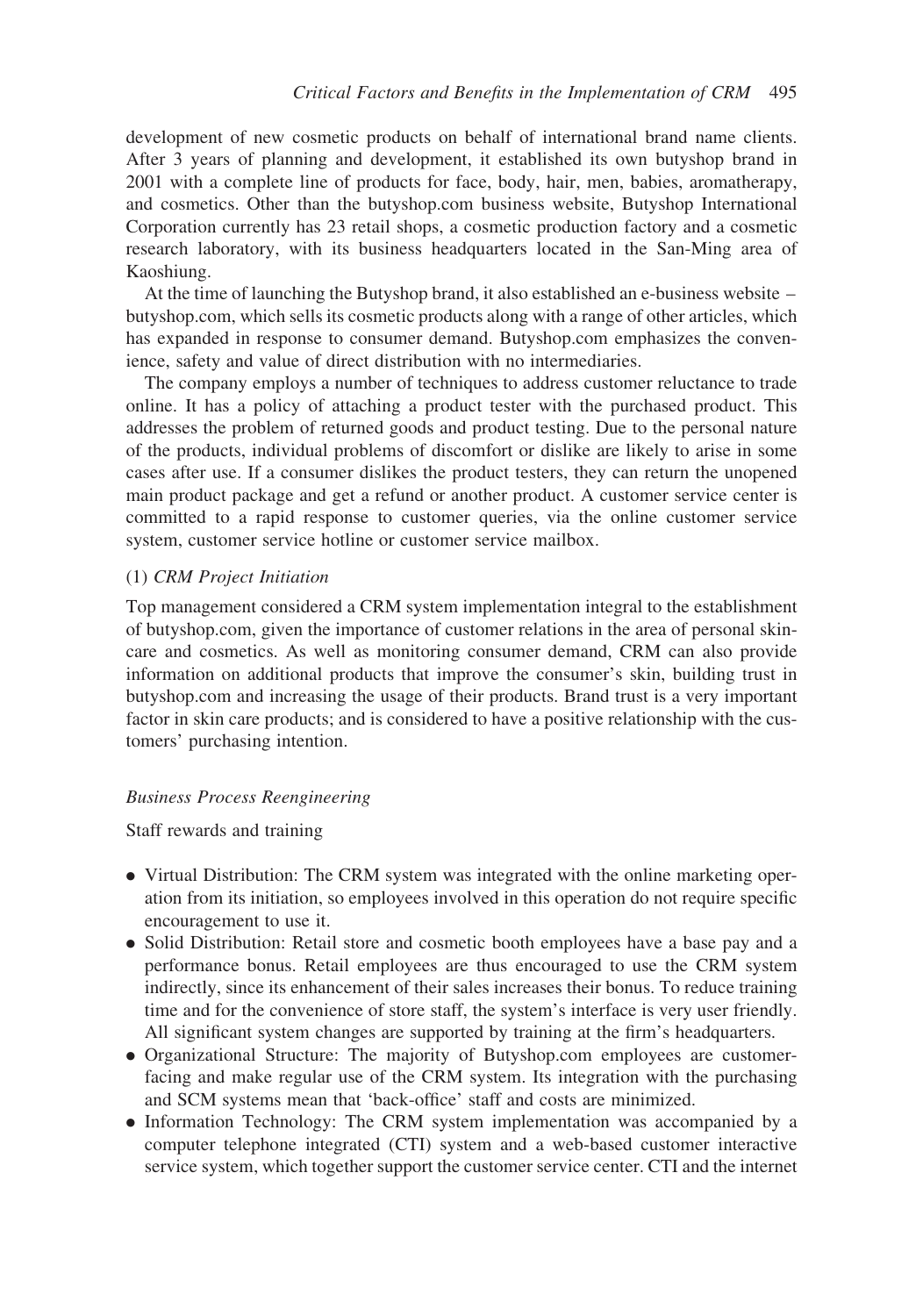customer interactive service system are able to capture statistical data on the daily calls, questions and complaints from customers, provide information on customer satisfaction and preferences on various timescales. Despite the importance of this technology, service staff personally interact with customers, providing personal skincare related information, and letting customers feel that they are being respected. Service center staff are currently only available, from 9 am till 10 pm, but the intention is to eventually provide 24/7 service.

A data warehousing and data mining system identifies market trends and spending patterns. Personalized skin type files are maintained for each customer, and are used to guide product selection. These records are accessible from any outlet, maintaining a consistent personalized service.

# Organizational Learning

- . Commitment to learning: butyshop.com regards employee learning as an investment, essential to sustainably address customer problems and satisfy customer demands. Frequent employee training programs aim at providing premium customer service by improving employee skills and broadening their vision.
- . Shared visions: The vision of butyshop.com is 'to be the customers' lifetime friend' since maintaining a good relationship with existing customers and gathering new customers through them, will allow the continued expansion of the business. Recruitment is based on perceived attitude to service.
- . Open-mindedness: While Butyshop.com encourages innovation, and has a good record in new product development proposals, they ask customer-facing staff to follow SOPs, in order to provide consistent service quality.

# (2) CRM Implementation and Relationship Quality

The firm demands high levels of service quality from its employees, and monitors compliance via the CRM system. The use of product testers as an online sales tool has already been mentioned. In combination with a 'no questions asked' returns policy, this builds customer trust, and lowers the perceived risk of internet purchases. The company believes that if a customer is not satisfied with a product they can at least feel satisfied with the companies' service.

## (3) Results of CRM: Organizational Performance

- . Financial Perspective: The firm has consistently achieved its market share objectives, and has returned increasing profits and EPS year-on-year. Costs have generally decreased through the use of appropriate technology, such as new telephony systems.
- . Customer Perspective: Butyshop.com uses no advertising, relying on word of mouth and careful monitoring customer satisfaction and complaints. Following implementation of the CRM system, customer complaints have declined, satisfaction levels are on-target, and customers' repeat purchase figures have increased.
- . Internal-Business-Process Perspective: The interviewee believes employee morale is generally high but the special demands of call centre work leads to high levels of staff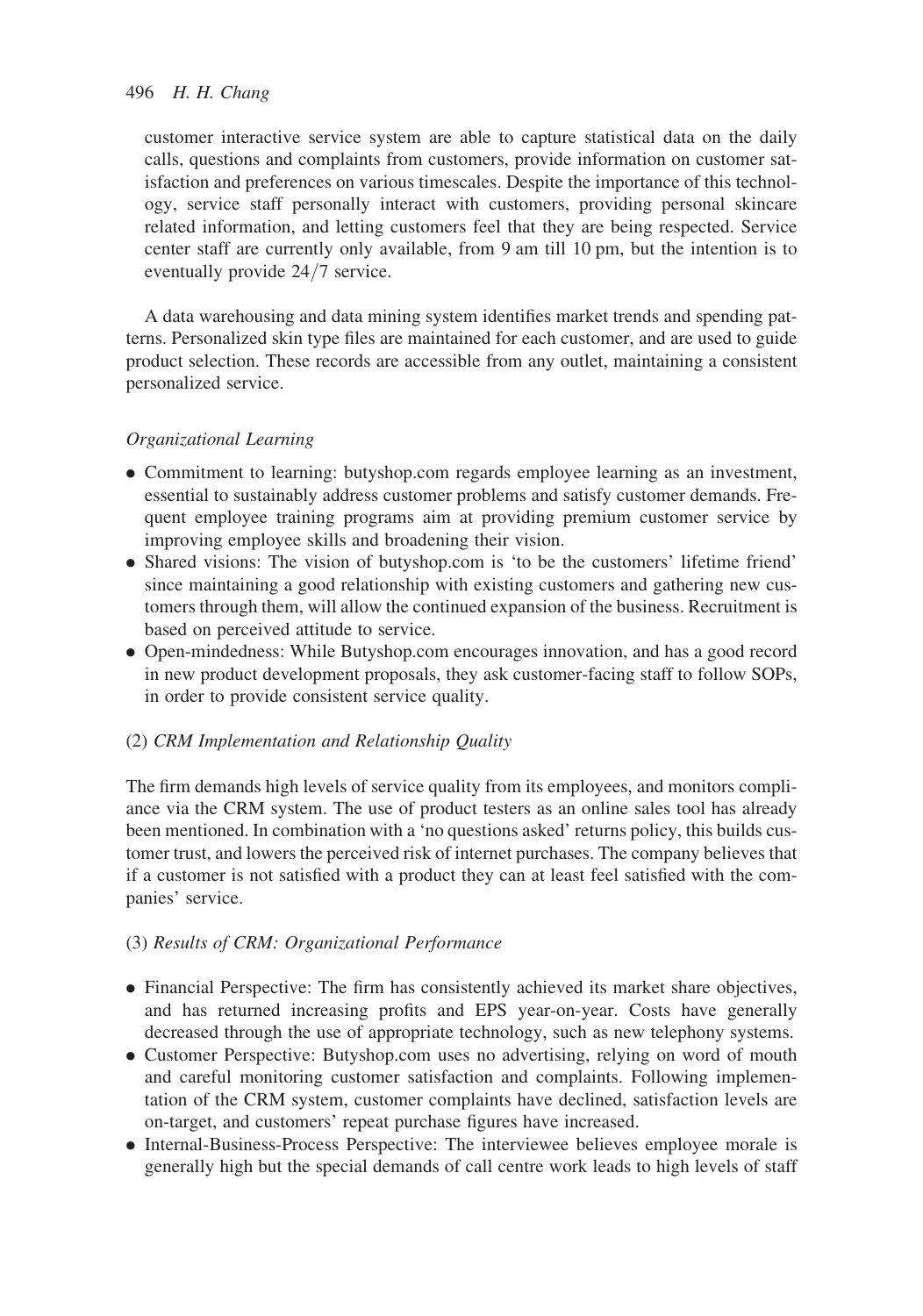turnover. The firm emphasizes internal communication channels, such as the internal discussion forum, to allow the employees to express their thoughts and innovative ideas.

. Learning and Growth Perspective: At its inception, butyshop.com had only an online presence. Although this was profitable sales growth was slow. Marketing research suggested a large potential online shopping population, but the proportion actually making a purchase was low, due to distrust of the payment mechanism and product. The company therefore established a 'solid' retail system to complement the online one. The retail stores give visibility and an opportunity to try new products, which can then be conveniently repeat-purchased online.

The CRM system, by capturing clients' needs, has been instrumental in expanding the firm's product line from skincare products, into cosmetics and gifts.

## Case 2. MOCOTO BANK

MOCOTO Bank was previously Taipei's third largest retail bank and moved into commercial banking in January 1997, developing a Taiwan-wide business presence and expanding into new types of business. Overseas operations were established in March 2000, providing clients with foreign currency exchange, deposits, letter of credits, etc. A Trust department was established in September 2000, providing currency trading services, investment management, visa services, etc. An International Financial Services division (OBU) started operation in 2002, providing clients with a full range of financial services, including banking, securities and exchange, and financial management. Investment services were devolved to a separate company, MOCOTO Personal and Property insurance agency.

In January 2002, MOCOTO Bank underwent a re-branding exercise for its overseas operations, changing the overseas name to 'MOCOTO BANK,' with a slogan in English 'Making Communities Together' intended to express their determination to grow with their clients.

## (1) CRM Project Initiation

Owing to the large investment required, and the low precision of the benefit predictions, the call centre project required a high level of support from the top management team.

#### Business Process Reengineering

- . Staff rewards and training: Call centre interactions with customers is heavily scripted and monitored, with many standardized procedures with standard allocated durations. The KPI (Key Performance Indicator) for employees, teams, and therefore team supervisors, is the daily average number of calls completed. Individual calls exceeding 3 minutes are flagged to a supervisor, who may listen-in. MOCOTO designed and executed an in-house call-centre training program. There was initial resistance from employees, because they did not want to change the existing job content. However, the CRM system is claimed to provide comprehensive support to service personnel (reducing their work load) and to be very user friendly, reducing the training time of new service personnel by over 50%.
- . Organizational Structure: The firm's main business is still in banking and credit card departments. The call centre serves these two departments, and is moving from reactive customer service to a proactive marketing.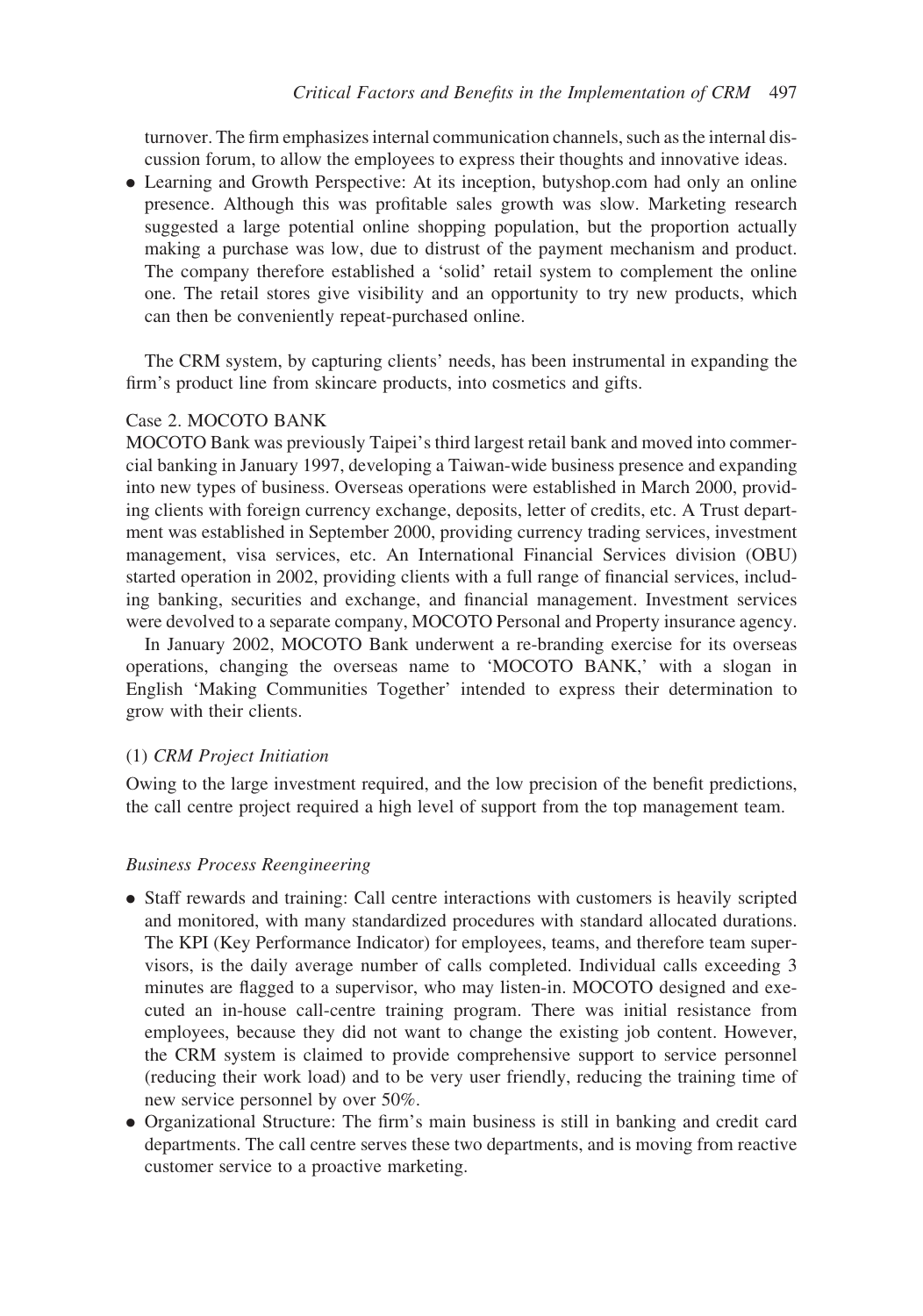. Information Technological Tools: MOCOTO Bank has built an online interactive customer service system, data warehousing and data mining system, as well as the call center's CTI System. The systems are claimed to be easy to learn and use, but are so far only used by customer service department employees. The Executive Information System, Strategic Information System and the Decision Support System are still under construction.

# Organizational Learning

- . Commitment to learning: MOCOTO Bank believes that, given the competitive nature of the finance industry, and its high degree of IT dependence and innovation, continuous employee learning is an essential investment.
- . Shared visions: The advertising slogan 'Making Communities Together' reflects the importance of customer relations to the company. This general vision is communicated to new and existing employees by special presentations at the 80 company branches across Taiwan.
- . Open-mindedness: Given the element of risk in large financial transactions, the company has in place tested and stable standard operating procedures (SOPs) to control potential risks. Within these constraints the bank still encourages employee innovation, of products or services, if it can bring better service.

# (2) CRM Implementation and Relationship Quality

When MOCOTO Bank is implementing the CRM system, it puts most emphasis on good communication with clients, which can be explained from the following three points: trust, satisfaction and commitment. MOCOTO bank requires employees to treat clients with sincerity. The company's products and services are intended to provide competitive benefits, and to meet the standards of the various regulatory bodies. In order to ensure these standards are met, various channels, including a complaints hotline, are available. Feedback from call centre, hotline, and branch offices on, for example, new product introduction, is carefully monitored, and customers are provided with contact details of regulatory bodies such as the Financial Supervisory Commission, Bank Industry Union or Consumer Protection Commission, should they wish to pursue a complaint externally.

# (3) Results of CRM: Organizational Performance

- . Financial Perspective: MOCOTO bank believes that the operation of a specialist call centre handling credit card queries has improved the company's profitability due to the lower human resources costs, and greater availability (24/7) and effectiveness of a specialized centre, which they feel not only has a positive effect on the business the centre handles, but also a general positive effect on customer satisfaction.
- . Customer Perspective: The bank believes that the implementation of the CRM system, incorporating improved complaints-handling procedures, has enhanced its relationship with customers.
- . Internal-Business-Process Perspective: The company believes that CRM system implementation has benefited internal processes by reducing human resource costs, enhancing customer relationships by improved customer service techniques, improved customer information availability, consistent service quality, and the use of targeted telephone marketing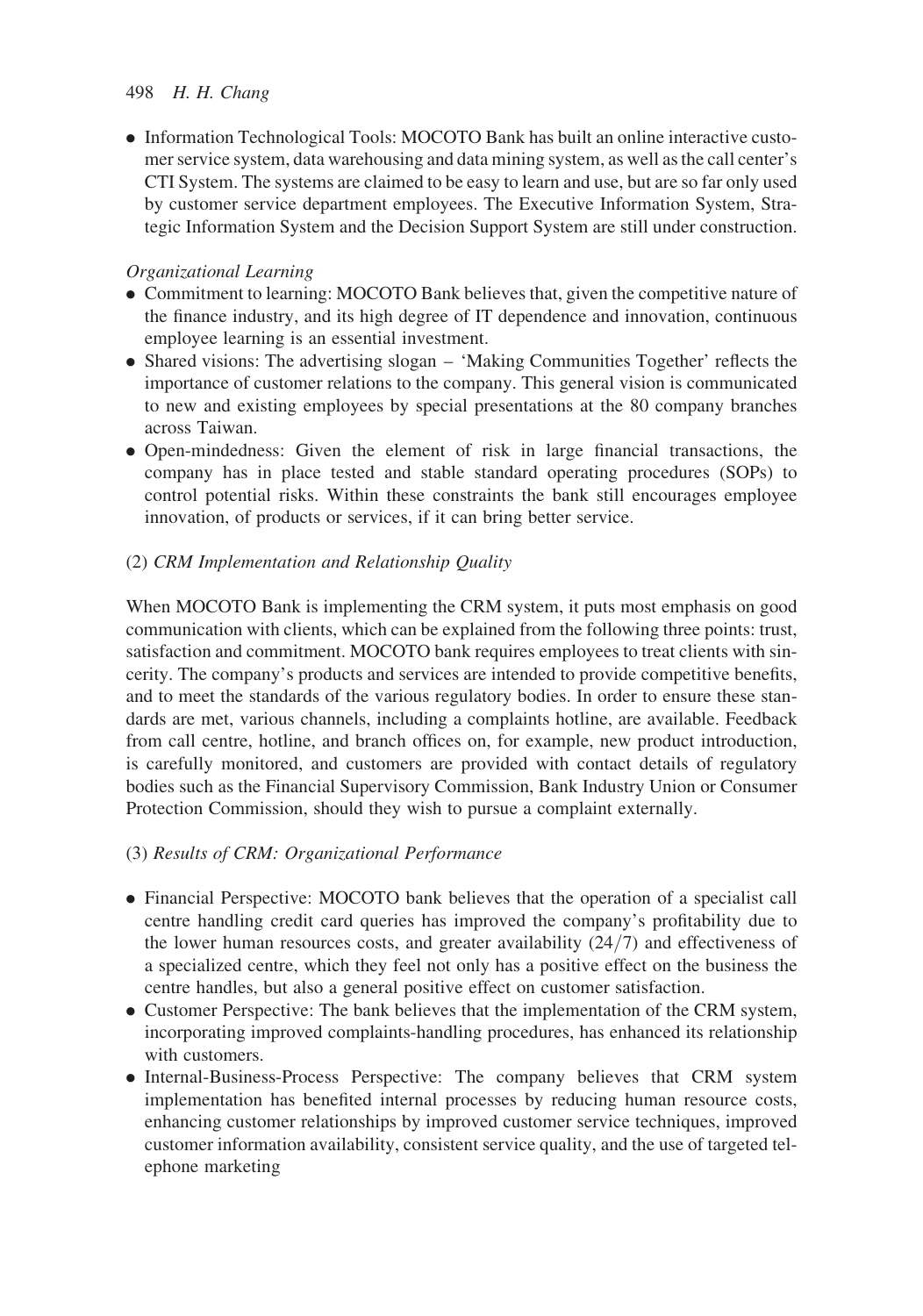. Learning and Growth Perspective: The bank intends to extend the call centre approach (so far used mainly for credit card transactions) to general telephone banking services. It believes the greater control and monitoring the system provides will help it provide a more consistent service at a lower cost than that currently provided from the bank branch counter services. The use of telephone banking is also expected to facilitate telemarketing efforts, in which the bank uses its data warehousing and data mining capabilities to offer a customer who has completed their original transaction, additional individually customized products. This marketing method has a higher rate of success than 'cold calling' (which the bank also practices) since it reduces customer concerns about the bank's identity and possible fraud.

## Case 3. Stark Technology Inc.

Stark Technology Inc. was established on March 24, 1993; at Shin-Ju, Taiwan, to provide system integration services, including installation and maintenance of computers, communication networks and application software systems. It has six branch offices all over Taiwan, providing businesses with a full, local consultancy service.

Stark Technology Inc. aims for customer satisfaction through innovation in the application of IT.

## (1) CRM Project Initiation

CRM system implementations (and implementation service providers) may be divided into 'Technology-only' and 'Business Consultancy' The former will implement a recommended software system, along with any required additional infrastructure (although this will often be sub-contracted). The latter will additionally undertake a full analysis of the existing business system, and subsequently recommend Business Process Reengineering (BPO) activities to accompany the CRM implementation. Stark provides the latter service.

## Business Process Reengineering

- . Staff rewards and training: As one of the main CRM system implementers in Taiwan, Stark make the following points on the training and rewarding of employees:
	- As noted above, BPR will usually be required to realize the full benefits of a CRM system implementation, and this will require retraining and regrading of staff, with a scope extending well beyond the technical operation of the system. Due to its integrative scope, cooperation across departmental boundaries will be required, and reward systems linked to departmental performance may no longer be appropriate for some or all personnel. These wide-ranging changes will require a high level of support from the top management team.
	- Any retraining program should provide an overall understanding of how the system contributes to the companies' goals, rather than focus on individual job-related training requirements. This will promote individual effectiveness and flexible deployment in the new integrated working environment, and improve employee morale and system acceptance.
	- The success or failure of the system implementation is largely dependent on the cooperation of the employees and the accuracy and completeness of the initial system analysis. When these are good, under-budget and ahead of schedule implementations may be experienced, otherwise a protracted implementation that does not fully match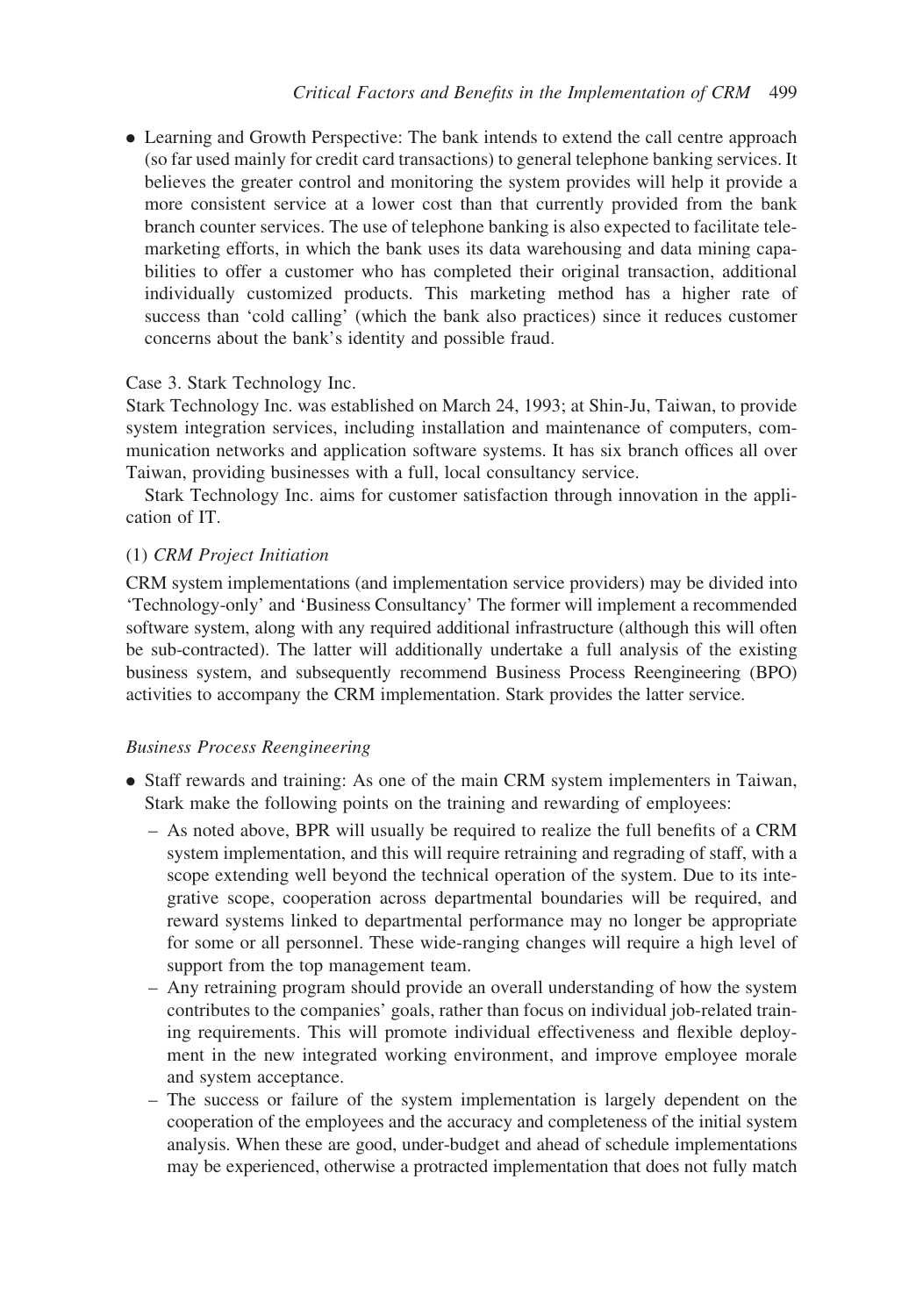the needs of the client is likely. Rewarding cooperation may occasionally be useful, but is generally less effective than creating an understanding and acceptance of project goals.

- . Organizational Structure: If a firm needs to restructure the whole organization due to the implementation of the CRM system, Stark will ask the client to pick the best employee from each department to be part of the analysis team, which will identify the functions that need to be delivered, independently of the original structure. Most clients anticipate a greater integration of all departments following CRM implementation, in order to increase information availability and customer responsiveness. Stark will identify available resources, and, for each function, discuss whether the organization or the process needs to be transformed.
- . Information Technology: Stark will select a software solution that provides the required functionality identified by the systems analysis effort, bearing in mind compatibility and complementation of existing systems. Preceding system selection with analysis and redesign ensures that it provides the required functionality, and helps to ensure that it will be used.

# Organizational Learning

- . Commitment to learning: From Stark Technology's past experience of CRM system implementation, the importance assigned to employee learning by the client firm has a big impact on project progress and outcome.
- . Shared visions: Having a very clear vision is important in identifying project goals to employees, and Stark will assist in articulating such a vision where a client has not already done so. Once adopted by management, Stark has found that it is important that the vision be clearly communicated to the workforce.
- . Open-mindedness: Firms that emphasize innovation tend to have a smoother, bettermanaged CRM implementation, since employees are more able and willing to assimilate and use new information.

# (2) CRM Implementation and Relationship Quality

Maintaining customer trust, satisfaction and commitment are all criteria Stark considers when planning and carrying out a CRM implementation. For example, automated scheduling of follow-up calls after fault resolution help convey an active concern for customer welfare and quality of service.

# (3) Results of CRM: Organizational Performance

Stark Technology helps firms evaluate how the implemented CRM system affects their organization performance, analyzing the business functions and goals to identify appropriate performance criteria, which will vary with the industry and individual business. For example, for a newly established firm, initial customer contacts (visits, calls and questions) would be important indicators of the success of their marketing strategies. A well established firm would be more interested in indicators of relationship quality, such as repeat business, warranty claims and other complaints. In general, Stark uses all four aspects considered in the BSC (see above) but with a focus that varies with the particular strengths, weaknesses and management style of the individual firm.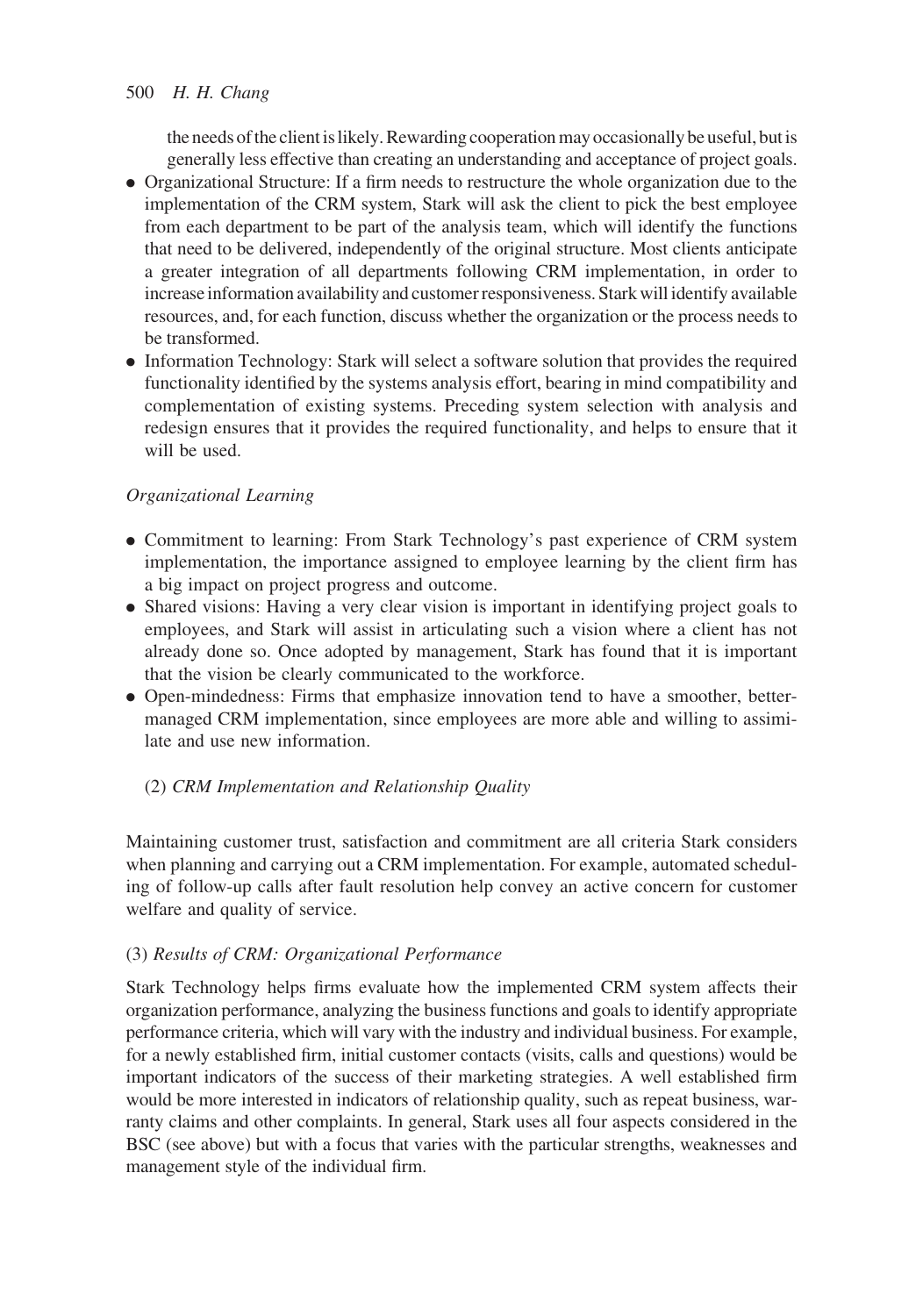| Stage              | Company                       | Butyshop International Corp.                                                                                                                              | <b>MOCOTO</b> Bank                                                                                                                                                                                                                                                                                          | Stark Technology Inc.                                                                                                                                                                 |  |
|--------------------|-------------------------------|-----------------------------------------------------------------------------------------------------------------------------------------------------------|-------------------------------------------------------------------------------------------------------------------------------------------------------------------------------------------------------------------------------------------------------------------------------------------------------------|---------------------------------------------------------------------------------------------------------------------------------------------------------------------------------------|--|
| <b>CRM</b> Project |                               | <b>Business Process Reengineering</b>                                                                                                                     |                                                                                                                                                                                                                                                                                                             |                                                                                                                                                                                       |  |
| Initiation         | Staff rewards and<br>training | Both virtual and solid distribution<br>systems had an adjustment in<br>their training and reward<br>policy.                                               | At the time of establishing the call<br>center, the headquarters draw<br>up the training program and<br>implemented it.                                                                                                                                                                                     | Positive relationship between the<br>support from top management<br>team and cooperation from the<br>employees. Help clients<br>establish a training program<br>based on their needs. |  |
|                    | Organizational<br>Structure   | The CRM was integral to the<br>organizational structure,<br>having been implemented at<br>the initial establishment of the<br>firm.                       | The organizational structure is<br>based on the needs of the bank<br>and has been substantially<br>overhauled with the move to<br>commercial banking, based on<br>a study of the structures of<br>other banks and suggestions<br>from the firms responsible for<br>the implementation of the<br>CRM system. | Most clients would want all their<br>departments to be integrated<br>following establishment of the<br>CRM system.                                                                    |  |
|                    | IT Tools                      | Constructed the CTI, online<br>interactive customer service<br>system, data warehousing, data<br>mining system, and constructed<br>their own DSS and EIS. | CTI, online interactive customer<br>service system, data<br>warehousing, data mining<br>system, DSS and EIS are still<br>under construction.                                                                                                                                                                | Selected for optimal<br>compatibility with business<br>objectives and existing<br>systems, which will vary with<br>the individual organisation.                                       |  |
|                    | Summary                       | Staff rewards and training:<br>Readjustment.                                                                                                              | Staff rewards and training:<br>Readjustment                                                                                                                                                                                                                                                                 | Staff rewards and training:<br>Readjustment.                                                                                                                                          |  |
|                    |                               | Organizational Structure: Match<br>and design in accordance with<br>the CRM system.                                                                       | Organizational Structure:<br>Readjustment                                                                                                                                                                                                                                                                   | Organizational Structure:<br>Readjustment needed at the<br>time of CRM implementation.                                                                                                |  |
|                    |                               | IT Tools: Constructed in-house.                                                                                                                           | IT Tools: Provided as packages<br>by software firms supporting<br>the CRM implementation.                                                                                                                                                                                                                   | <b>Information Technological</b><br>Tools: Build a CRM system<br>based on the need of the client.                                                                                     |  |

#### Table 4. Case study summary – CRM project initiation

(Table continued)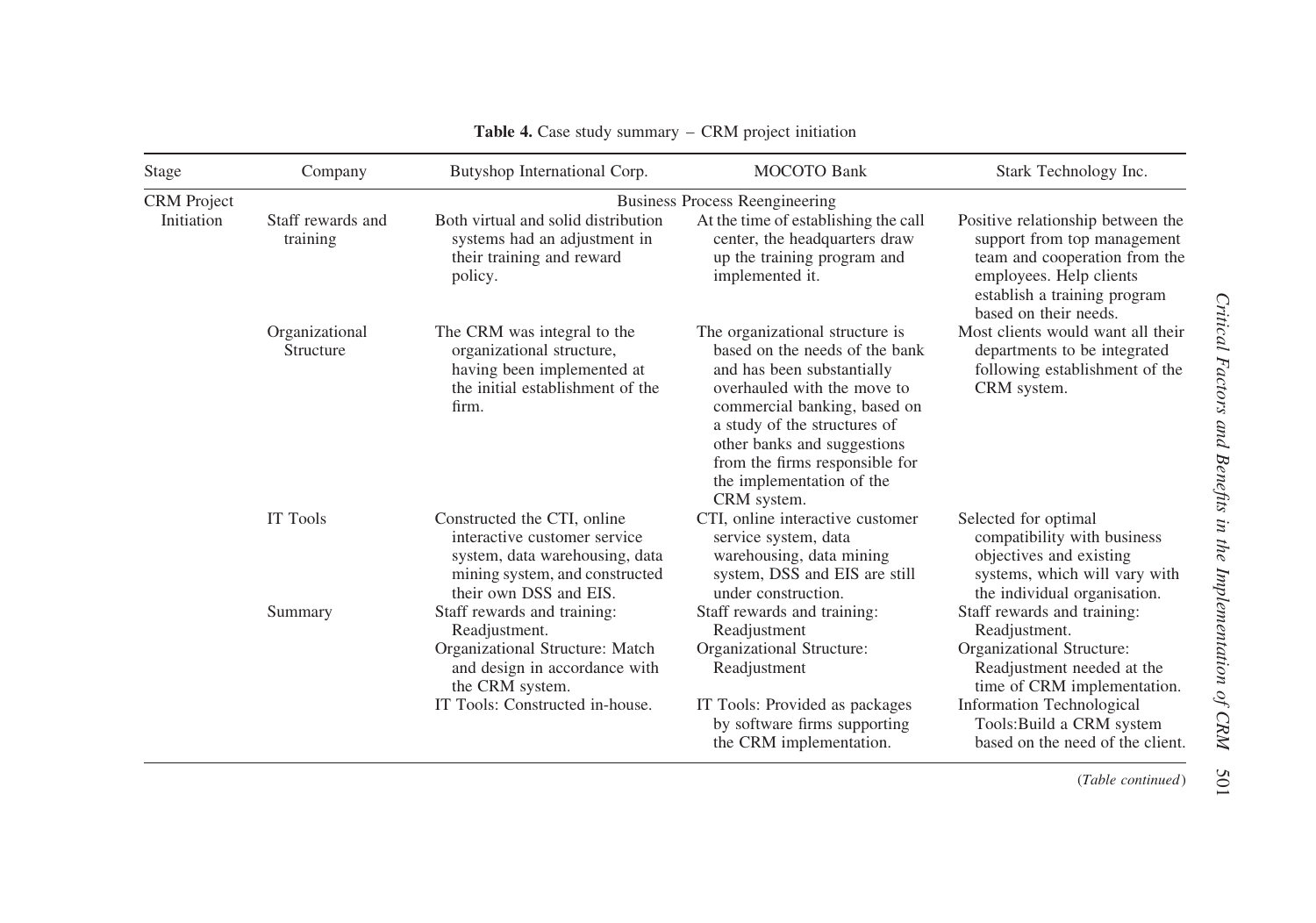| Stage | Company                   | Butyshop International Corp.                                                                                                                                                  | <b>MOCOTO Bank</b>                                                                                                                                                     | Stark Technology Inc.                                                                                                                                                                                                                                                      |
|-------|---------------------------|-------------------------------------------------------------------------------------------------------------------------------------------------------------------------------|------------------------------------------------------------------------------------------------------------------------------------------------------------------------|----------------------------------------------------------------------------------------------------------------------------------------------------------------------------------------------------------------------------------------------------------------------------|
|       | Commitment to<br>learning | Organizational Learning<br>Believes employee learning is an<br>investment, improving service<br>quality and satisfying client's<br>need                                       | Great emphasis and financial<br>support for employee learning.                                                                                                         | From past experience, if<br>employees believe learning is<br>important, then the<br>implementation of the CRM<br>system will be faster and more<br>successful.                                                                                                             |
|       | Shared visions            | The supervisors share the vision:<br>'Be a friend to the customers',<br>and share it with the employees<br>making sure all employees<br>implement it.                         | Top management shares the<br>firm's future vision: 'making<br>communities together' with<br>their employees. Also hold<br>activities to promote this<br>vision.        | The vision is of big help to the<br>clients, and helps the client's<br>employees achieve their goals.<br>Stark strongly recommend that<br>their clients promote their<br>vision to their employees, since<br>otherwise it is difficult to fully<br>execute the CRM system. |
|       | Open-mindedness           | Continuous innovation in product<br>and marketing proposals. In the<br>area of customer service, they<br>follow SOPs to provide a<br>standardized service quality.            | Encourage employees to be<br>innovative but also asks them<br>to follow the instructions when<br>completing a task, because the<br>bank emphasizes risk<br>management. | CRM system implementation will<br>be smoother for a firm that<br>emphasizes innovation and will<br>be properly managed after the<br>implementation.                                                                                                                        |
|       | Summary                   | Commitment to learning -<br>Heavily emphasized.<br>Shared visions - Implemented<br>throughout the firm.<br>Open-mindedness - Emphasize<br>innovation and resource<br>sharing. | Commitment to learning –<br>Heavily emphasized.<br>Shared visions - Implemented<br>throughout the firm.<br>Open-mindedness - Encourage<br>innovation.                  | Commitment to learning -Very<br>important.<br>Shared visions – Very important<br>Open-mindedness - Very<br>important                                                                                                                                                       |

Table 4. (Continued)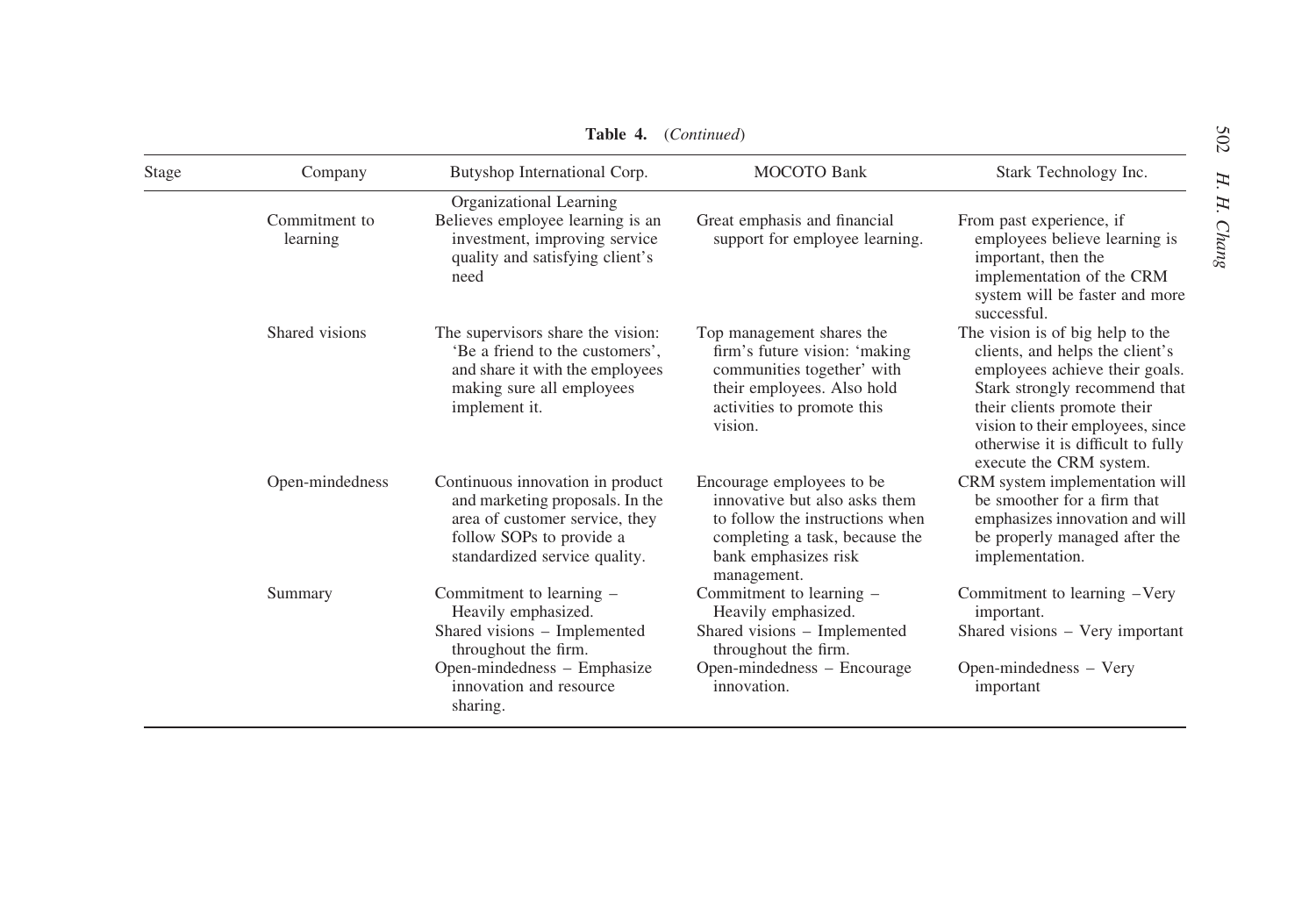| Stage                 | Company                  | <b>Butyshop International</b><br>Corp.                                                                                                                                  | <b>MOCOTO</b> Bank                                                                                                                                                                                  | Stark Technology Inc.                                                                                                                                                                                                                                                                                                                                                                            |
|-----------------------|--------------------------|-------------------------------------------------------------------------------------------------------------------------------------------------------------------------|-----------------------------------------------------------------------------------------------------------------------------------------------------------------------------------------------------|--------------------------------------------------------------------------------------------------------------------------------------------------------------------------------------------------------------------------------------------------------------------------------------------------------------------------------------------------------------------------------------------------|
| <b>CRM</b>            |                          |                                                                                                                                                                         | <b>Relationship Quality</b>                                                                                                                                                                         |                                                                                                                                                                                                                                                                                                                                                                                                  |
| Implementation        | Trust                    | Ask employees to be<br>sincere to with clients<br>when executing a<br>service.                                                                                          | Ask employees to be sincere with<br>clients. Established a hotline for<br>customer complaints.                                                                                                      | The CRM system can increase<br>customer's trust.                                                                                                                                                                                                                                                                                                                                                 |
|                       | Satisfaction             | Never offend a customer.<br>Let them feel the<br>sincerity of the firm.                                                                                                 | Obtain customer's product and<br>service needs from other<br>branches and past experiences of<br>distribution channels.                                                                             | Customer satisfaction is an<br>important indicator of the CRM<br>system performance.                                                                                                                                                                                                                                                                                                             |
|                       | Commitment               | The customer can return<br>any purchased product<br>without having to give a<br>reason.                                                                                 | Provide value, and accurate<br>information, and adhere to the<br>spirit as well as the letter of any<br>promises.                                                                                   | The commitment will increase from<br>a CRM system.                                                                                                                                                                                                                                                                                                                                               |
| <b>Results of CRM</b> | Summary                  | Trust – Increased trust<br>from the clients.<br>Satisfaction -Improved<br>customer satisfaction.<br>Commitment - Increased<br>promises to the clients<br>from the firm. | Trust – Increased trust from the<br>clients.<br>Satisfaction - Improved customer<br>satisfaction.<br>Commitment – Increased promises<br>to the clients from the firm.<br>Organizational Performance | Trust – Increased trust from the<br>clients.<br>Satisfaction - Improved customer<br>satisfaction.<br>Commitment – Increased promises<br>to the clients from the firm.                                                                                                                                                                                                                            |
|                       | Financial<br>Perspective | EPS of year 2004, reached<br>to NT.4, service cost is<br>gradually reducing.                                                                                            | Two benefits are realized from the<br>customer service center, first is a<br>standardized service quality,<br>second is the ability to provide<br>services on a $24/7$ basis at a<br>reduced cost.  | The effectiveness evaluation of the<br>CRM system does not just have a<br>single answer, so the firm needs<br>to conduct a full case-by-case<br>analysis. The 4 aspects in BSC<br>are used, but different industries<br>and different firms focus on<br>different aspects, depending on<br>their individual strengths and<br>weaknesses, bearing in mind the<br>need to maintain competitiveness |

Table 5. Case study summary – CRM implementation and results of CRM

(Table continued)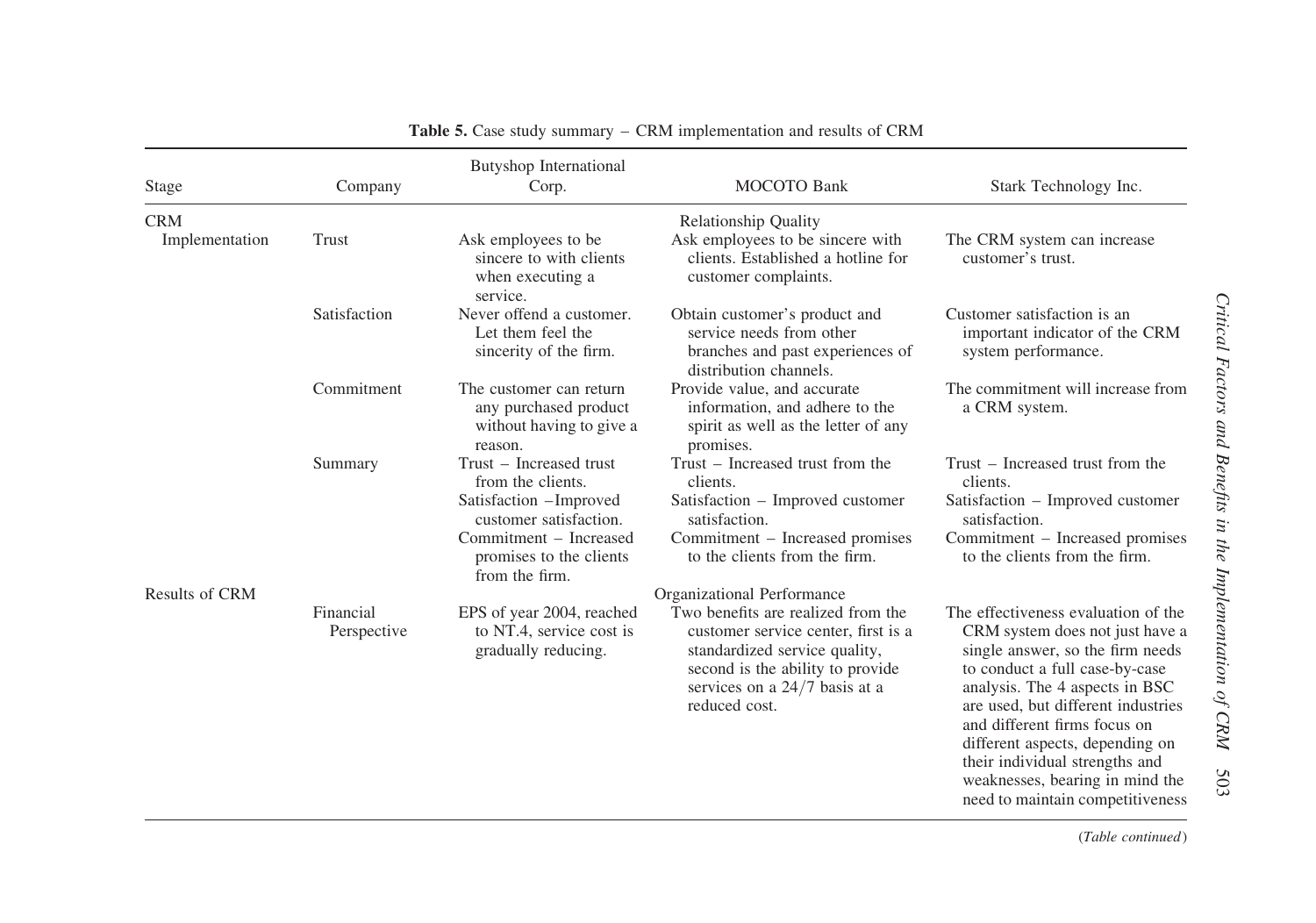| Stage | Company                                               | <b>Butyshop International</b><br>Corp.                                                                                                                                                                                                                                                                                                                                         | <b>MOCOTO Bank</b>                                                                                                                                                                                                                                                        | Stark Technology Inc.                                                        |
|-------|-------------------------------------------------------|--------------------------------------------------------------------------------------------------------------------------------------------------------------------------------------------------------------------------------------------------------------------------------------------------------------------------------------------------------------------------------|---------------------------------------------------------------------------------------------------------------------------------------------------------------------------------------------------------------------------------------------------------------------------|------------------------------------------------------------------------------|
|       | Customer<br>Perspective                               | Main marketing from the.<br>word of mouth, heavy<br>emphasis on customer<br>satisfaction and<br>complaint resolution.                                                                                                                                                                                                                                                          | Emphasis on the management of<br>customer complaints. From CRM<br>system and call center, they can<br>deal with these complaints and<br>improve product and service<br>process.                                                                                           |                                                                              |
|       | Internal<br><b>Business</b><br>Process<br>Perspective | Employees in the call<br>center need to possess<br>specific characteristics:<br>their emotions cannot<br>be affected by client's<br>complaint and they<br>need to be able to<br>control the expression<br>of their emotions. The<br>firm provides many<br>channels of<br>communications to<br>integrate the resources<br>of each department to<br>provide customer<br>service. | They believe the implementation of<br>CRM system brings a lot of<br>benefits, including saving<br>manpower costs, closer<br>relationship with the customers,<br>improved customer service<br>techniques, improved<br>communications standardized<br>service quality, etc. |                                                                              |
|       | Learning and<br>Growth<br>Perspective                 | Promoted the customer's<br>retail store purchasing<br>experience as a means<br>of extending the<br>willingness to purchase<br>online.                                                                                                                                                                                                                                          | In obtaining new customers and<br>increasing service scope, they are<br>still in the trial stage. They<br>prepare to process all customer<br>contact activities through the<br>customer service center.                                                                   |                                                                              |
|       | Summary                                               | The four aspects of BSC<br>are all taken into<br>account.                                                                                                                                                                                                                                                                                                                      | The four aspects of BSC are all<br>taken into account.                                                                                                                                                                                                                    | The four aspects of BSC are all very<br>important, they must be<br>measured. |

Table 5. (Continued)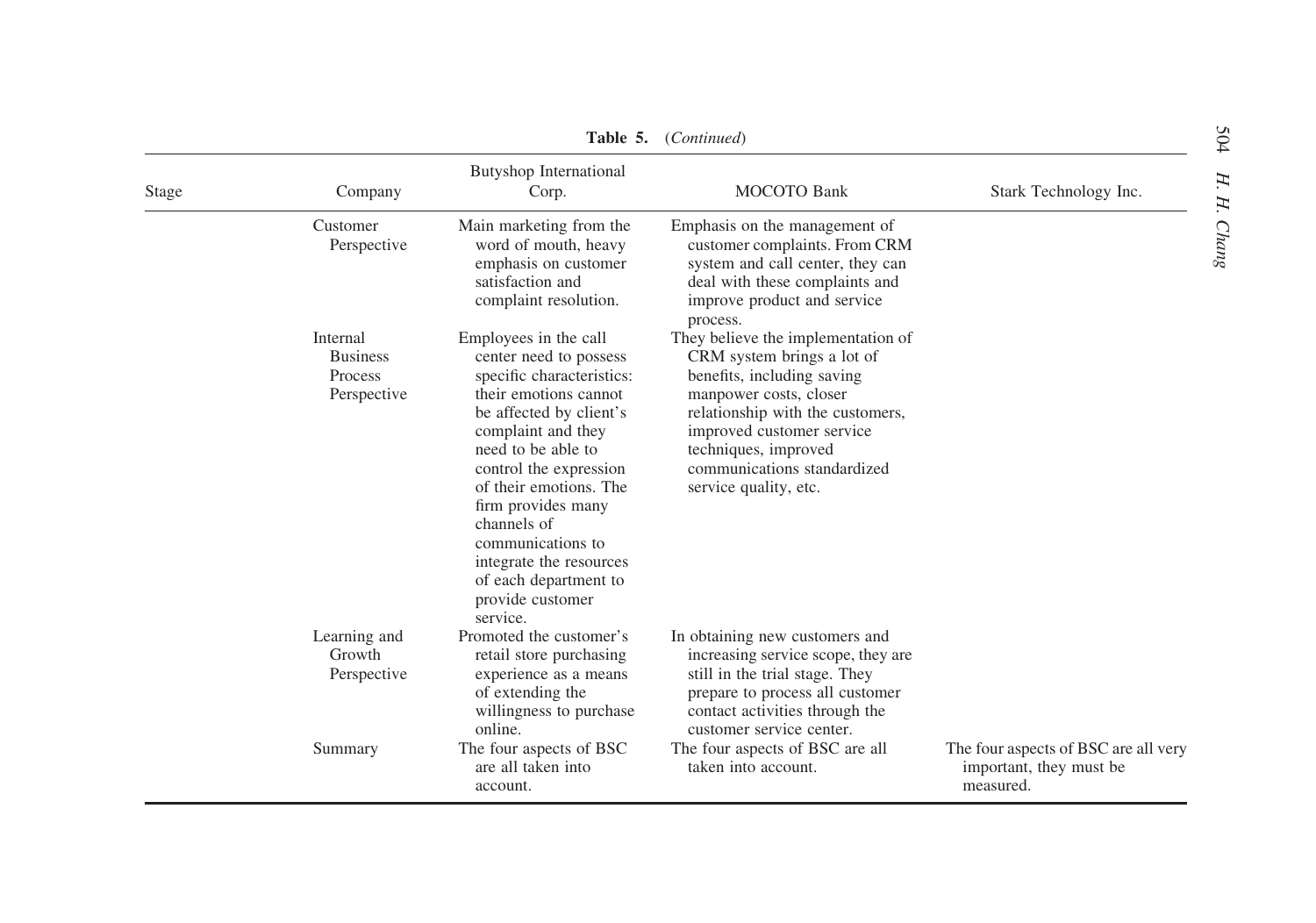#### Combined Case Study Analysis

The three case studies above discussed the effect the CRM system implementation has on the reformation of business processes and organizational learning, the role of the CRM in the maintenance of relationship quality, and the evaluation of performance post-implementation. The three cases are compared and contrasted in Tables 4 and 5.

## Model Verification from Case Study Analysis

The case studies analysis shows that the Propositions to be tested received large support from real business firms. BPR and organizational learning must be thoroughly executed by the firm when they are constructing the CRM system, to improve customer relationships. The CRM system can help meet client needs for new products and services, expanding the service scope to create customer loyalty. At the end of the interview, the interviewees were asked to fill out the first draft of the questionnaire. Several questions were found to require clarification, and 18 more questions were added to the questionnaire, three on BPR, six on organization learning, four on relationship quality and five on organization performance. The purpose of the pretest was to expose the literature-derived questionnaire to the practical experience of the firms, hopefully increasing its relevance.

#### Conclusions and Recommendations

The major purpose of this study is to investigate the critical factors and benefits of CRM implementation.

BPR changes the way managers think about how work is done. Rather than focusing on narrow jobs structured into distinct functional departments, it emphasizes core processes involving teams of employees working together to serve the customer. BPR can help firms to change their business processes from production-orientated to customer-oriented practices and thinking. Communication between staff is important in the analysis of business processes necessary for a successful implementation.

- (1) Impacts of BPR on relationship quality: the case studies are consistent with the proposition that BPR has a positive impact on relationship quality. Furthermore, the proposition is supported by Wind (1991), Janson (1992), Yang & Chen (2001), and Chen & Popovich (2003).
- (2) The study also examined the effect of organizational learning on relationship quality. Of the case study organizations, Butyshop International Corp. and MOCOTO Bank heavily emphasized organizational learning. Stark Technology Inc. also pointed out that from its past experience, if firms believe organizational learning is important, the implementation of the CRM system is likely to be faster and more successful. These observations are consistent with a positive relationship between organizational learning and relationship quality (P2 is supported). Similar research findings are presented by Hedberg & Wolff (2001), Child (2001), and Reinhardt et al. (2001).
- (3) Finally, this study examines the effect of relationship quality on organizational performance. According to the previous case study, after CRM implementation, Butyshop International Corp. and MOCOTO Bank increased trust from their clients and improved customer satisfaction. Stark Technology Inc. also pointed out that from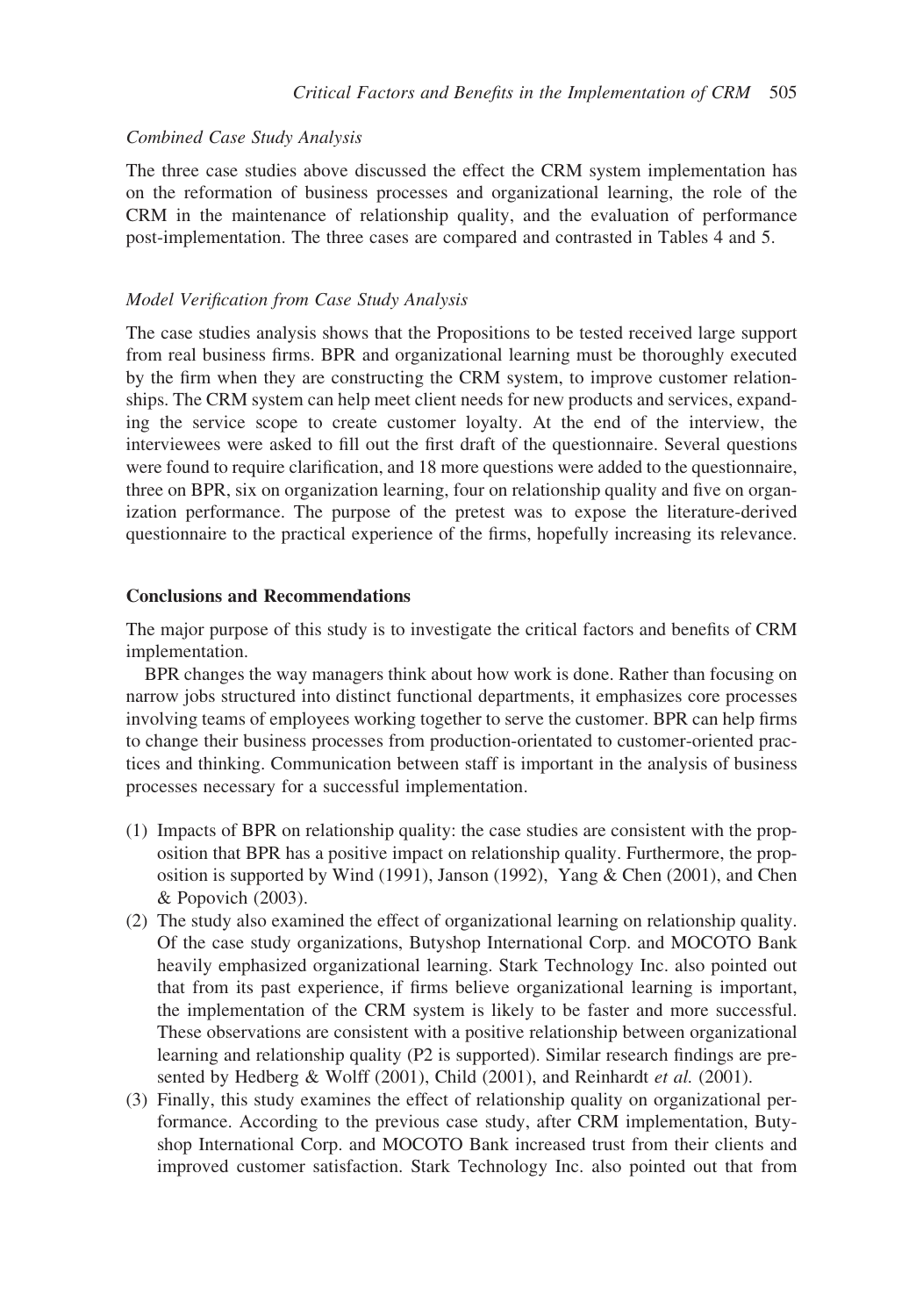its past experience, performance increases were obtained from CRM. This is consistent with a positive association between relationship quality and organizational performance (P3 is supported). Similar results are reported by Crosby et al. (1990), Lee & Kim (1999), and Chang (2006). Support was therefore obtained for all the propositions, and hence for the integrated framework proposed in Figure 1. While the individual relationships in the model have been investigated by various researchers, they have not, to our knowledge, been combined in this way.

We conclude that BPR and organizational learning promote success in CRM system implementation, which can lead to improved customer relationship quality, smoother business processes, a better understanding of customer requirements, and customer loyalty. This case study investigation is based on single respondents' subjective judgments, which may not accurately reflect objective reality. Future research should use the objective secondary data that are already available.

There are four parts to the questionnaire, concerned with BPR, organization learning, relationship quality and organizational performance. In the present study these were all filled out by one respondent. A more accurate response might be obtained if, for example, BPR, organization learning and organizational performance sections were filled out by the managing director and relationship quality by the marketing or customer service director. CRM concerns both the firm and the clients. The present study only examines the enterprise side. It would be of interest to investigate the impact of CRM implementation on the client side, to see whether, for example, customer satisfaction levels were improved as anticipated.

#### References

- Ahn, J. Y. et al. (2003) On the design concepts for CRM system, Industrial Management & Data Systems, 103(5), pp. 324–331.
- Attaran, M. (2004) Exploring the relationship between information technology and business process reengineering, Information & Management, 41(5), pp. 585–596.
- Babin, B. J. & Griffin, M. (1998) The nature of satisfaction: an updated examination and analysis, Journal of Business Research, 41, pp. 127–136.
- Baker, W. E. & Sinkula, J. M. (1999) The synergistic effect of market orientation and learning orientation on organizational performance, Academy of Marketing Science Journal, 27(4), pp. 411–427.
- Brewer, P. C. & Speh, T. W. (2000) Using the balanced scorecard to measure supply chain performance, Journal of Business Logistics, 21(1), pp. 75–93.
- Chang, H. H. (2005) The influence of continuous improvement and performance factors in total quality organizations, Total Quality Management & Business Excellence, 16(3), 413–437.
- Chang, H. H. (2006) Technical and management perceptions of enterprise information systems importance, implementation, and benefits, Information Systems Journal, 16(3), pp. 263–292.
- Chen, J. S. & Ching, R. K.H. (2004) An empirical study of the relationship of IT intensity and organizational absorptive capacity on CRM performance, Journal of Global Information Management, 12(1), pp. 1–17.
- Chen, I. J. & Popovich, K. (2003) Understanding CRM: people, process and technology, Business Process Management Journal, 9(5), pp. 672–688.
- Child, J. (2001) Learning through strategic alliances, in: M. Dierkes et al. (Eds) Handbook of Organizational Learning and Knowledge (Oxford University Press).
- Crosby, L. A. et al. (1990) Relationship quality in services selling: an interpersonal influence perspective, Journal of Marketing, 54, pp. 68–81.
- Daft, R. L. (2004) Organization Theory and Design, 8th edn (South-Western).
- Davenport, T. H. (1993) Process Innovation: Reengineering Work through Information Technology (Harvard Business School Press).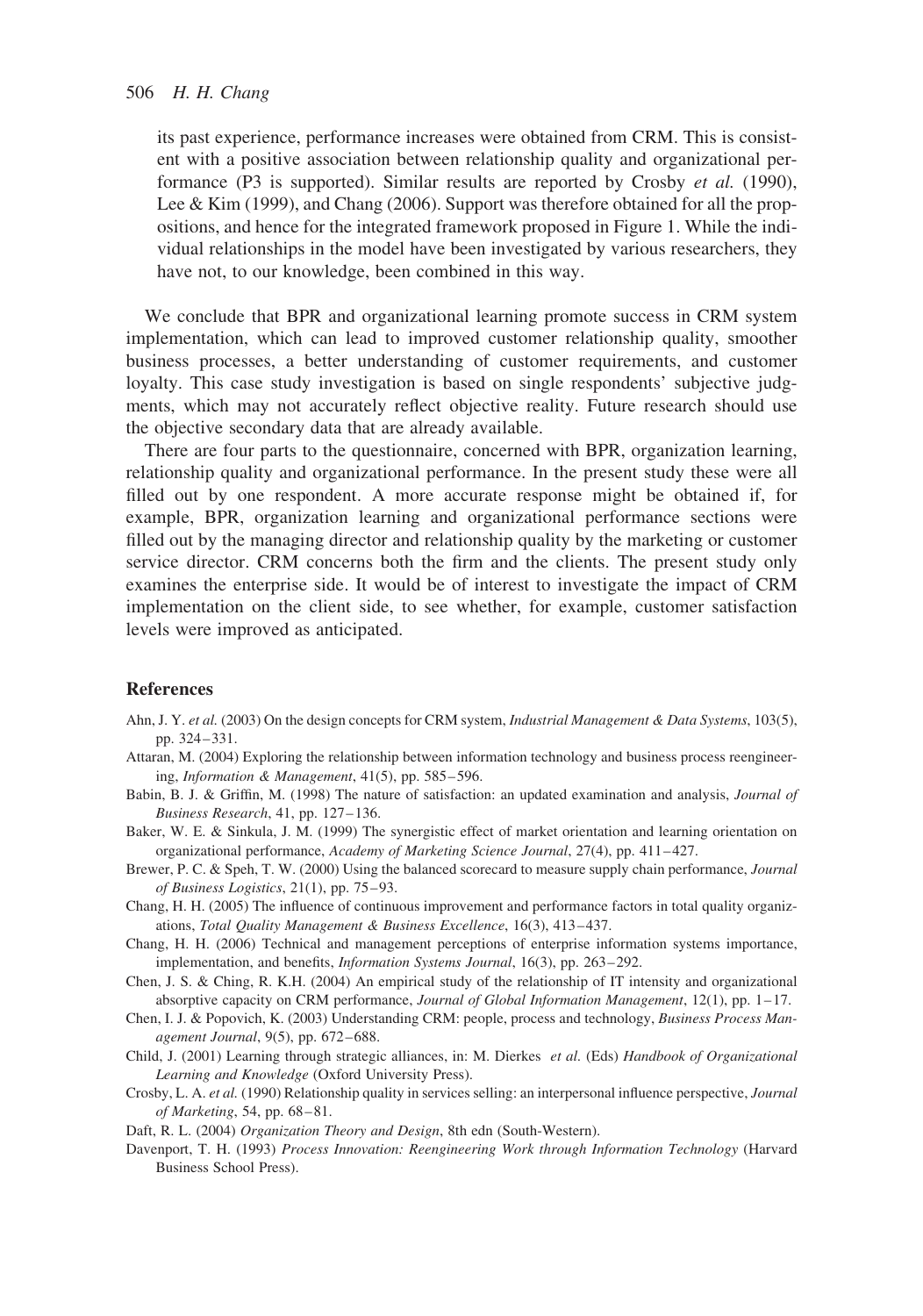Davis, T. R. (1993) Reengineering in action, Planning Review, July/August, pp. 49–54.

Day, G. S. (1994) The capabilities of market-driven organizations, Journal of Marketing, 58, pp. 37-52.

Dixon, N. (1994) The Organizational Learning Cycle: How Can We Learn Collectively? (McGraw-Hill).

Drucker, P. F. (1954) The Practice of Management (Harper and Row).

- Earl, M. J. et al. (1995) Strategies for BPR: evidence from field studies, *Journal of Management Information* Systems, 12(1), pp. 31–57.
- Eccles, R. G. & Philip, J. P. (1992) Creating a comprehensive system to measure performance, Management Accounting, 74(4), pp. 41–44.
- Eisenhardt, K. H. (1989) Building theories from case study research, Academy of Management Review, 14(4), pp.'532–550.
- Fang, S. R. (2002) An empirical study on relationship value, relationship quality and loyalty for the retailing bank industry, Journal of Management, 19(6), pp. 1097–1130.

Fulmer, R. M. (1994) A model for changing the way organizations learn, Planning Review, 22(3), pp. 20–24.

- Hammer, M. & Champy, J. (1993) Reengineering the Corporation: A Manifesto for Business Revolution (Harper Business).
- Hedberg, B. & Wolff, R. (2001) Organizing, learning, and strategizing: from construction to discovery, in: M. Dierkes et al. (Eds) Handbook of Organizational Learning & Knowledge (Oxford University Press).

Hugh, E. et al. (1996) Who needs performance management?, Management Accounting, 78(4), pp. 20–25.

- Hunt, S. D. & Morgan, R. M. (1996) The resource-advantage theory of competition: dynamics, path dependencies, and evolutionary dimensions, Journal of Marketing, 60(4), pp. 107–115.
- Janson, R. (1992) How reengineering transforms organizations to satisfy customers, Business Process Reengineering (Institute of Industrial Engineers).
- Kalakota, R. & Robinson, M. (2001) e-Business 2.0: Roadmap for Success (Pearson Education Corporate Sales Division).
- Kanji, G. K. (1998) Measurement of business excellence, Total Quality Management, 9, pp. 633–643.
- Kanji, G. K. (2002) Business excellence: make it happen, Total Quality Management & Business Excellence, 13(8), pp. 1115–1124.
- Kaplan, R. S. & Norton, D. P. (1992) The Balanced Scorecard measures that drive performance, Havard Business Review, 70(1), pp. 71–79.
- Kaplan, R. S. & Norton, D. P. (1993) Putting the balanced scorecard to work, *Havard Business Review*, 71(5), pp.'134–142.
- Kaplan, R. S. & Norton, D. P. (1996) Using the balanced scorecard as a strategic management system, *Havard* Business Review, 74(1), pp. 75–85.
- Kim, D. H. (1993) The link between individual and organization learning, Sloan Management Review, Fall, pp. 37– 50.
- Kim, J. et al. (2003) A model for evaluating the effectiveness of CRM using the balanced scorecard, Journal of Interactive Marketing, 17(2), pp. 5–19.

Laudon, K. C. & Laudon, J. P. (2004) Management Information Systems (Pearson Education).

- Lee, J. N. & Kim, Y. G. (1999) Effect of partnership quality on IS outsourcing success: conceptual framework and empirical validation, Journal of Management Information Systems, 15(4), pp. 29–61.
- Levitt, B. & March, J. G. (1988) Organizational learning, Annual Review of Sociology, 14, pp. 319–340.
- Lyles, M. A. (1988) Learning among joint venture sophisticated firms, MIR Special Issue, pp. 85–97.
- Morgan, R. M. & Hunt, S. D. (1994) The commitment-trust theory of relationship marketing, Journal of Marketing, 58(July), pp. 20–38.
- Reichheld, F. F. & Sasser, W. E. (1990) Quality comes to services, *Harvard Business Review*, 68, pp. 105–111.
- Reinhardt, R. et al. (2001) Intellectual capital and knowledge management: perspectives on measuring knowledge, in: M. Dierkes et al. (Eds). Handbook of Organizational Learning and Knowledge (Oxford University Press).
- Roberts, K. *et al.* (2003) Measuring the quality of relationships in consumer services: an empirical study, *Euro*pean Journal of Marketing, 37, pp. 169–196.
- Rosenberg, L. J. & Czepiel, J. A. (1984) A marketing approach to customer retention, Journal of Customer Marketing, 1, pp. 45–51.
- Smith, J. B. (1998) Buyer-seller relationships: similarity, relationship management, and quality, Psychology and Marketing, 15(1), pp. 3–21.
- Spencer, B. (1992) Business process re-engineering: a fresh challenge for management services, Management Services, 36(10), p. 40.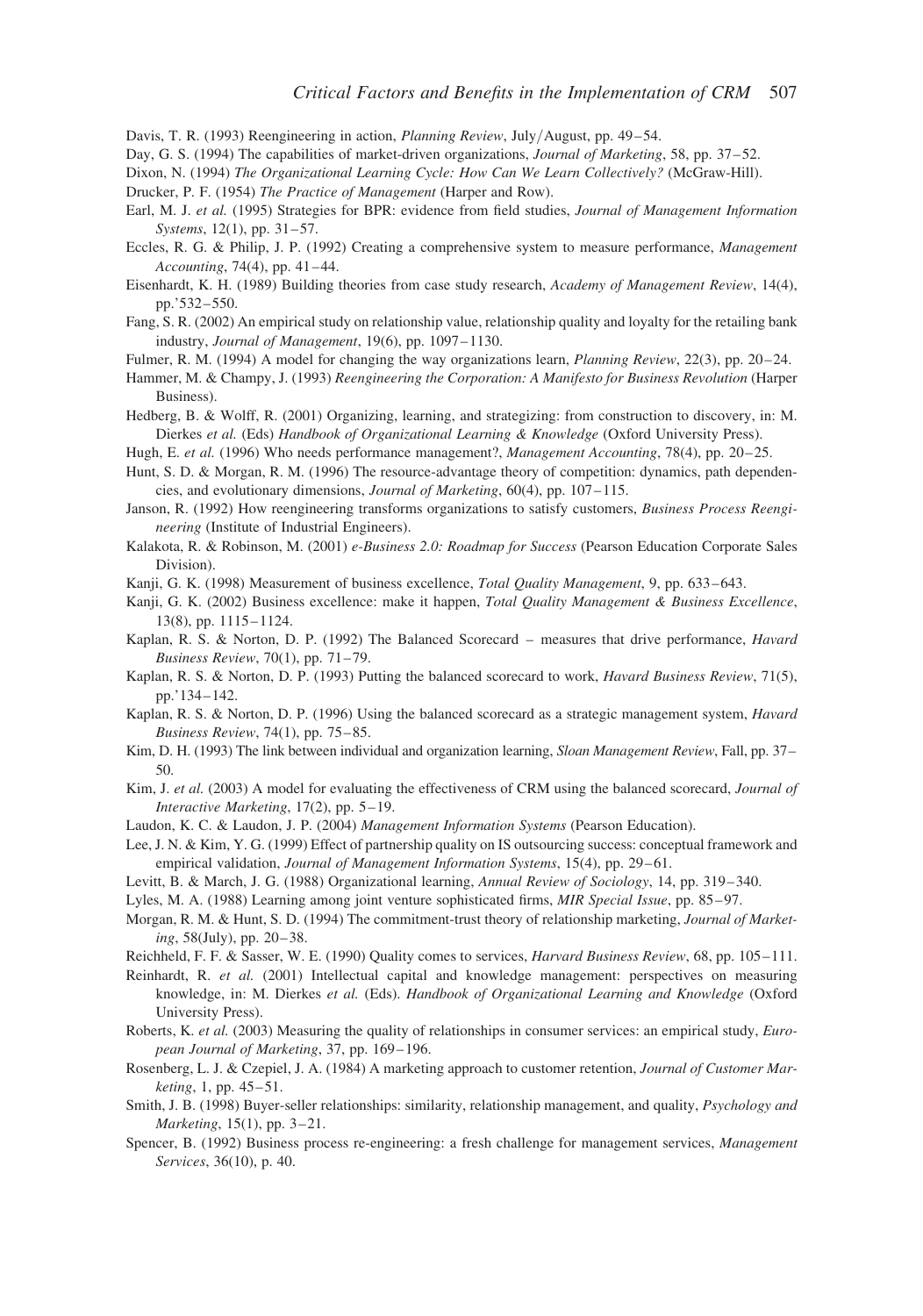- Stata, R. (1989) Organizational learning the key to management innovation. *Sloan Management Review*, 30(3), pp. 63–74.
- Tiwana, A. (2001) The Essential Guide to Knowledge Management: E-Business and CRM Applications (Prentice Hall PTR).
- Whitman, M. E. & Gibson, M. L. (1997) Factors affecting the use of IT in business process reengineering, *Infor*mation Resources Management Journal, 10(3), pp. 5–16.
- Wind, J. (1991) Reinventing the corporation, Business Process Reengineering (Institute of Industrial Engineers).
- Winer, R. S. (2001) A framework for customer relationship management, California Management Review, 43(4), pp. 89–105.
- Yang, H. L. & Chen, J. (2001) A customer-oriented improvement approach for business process, Academy of Management Review, 20(1), pp. 161–205.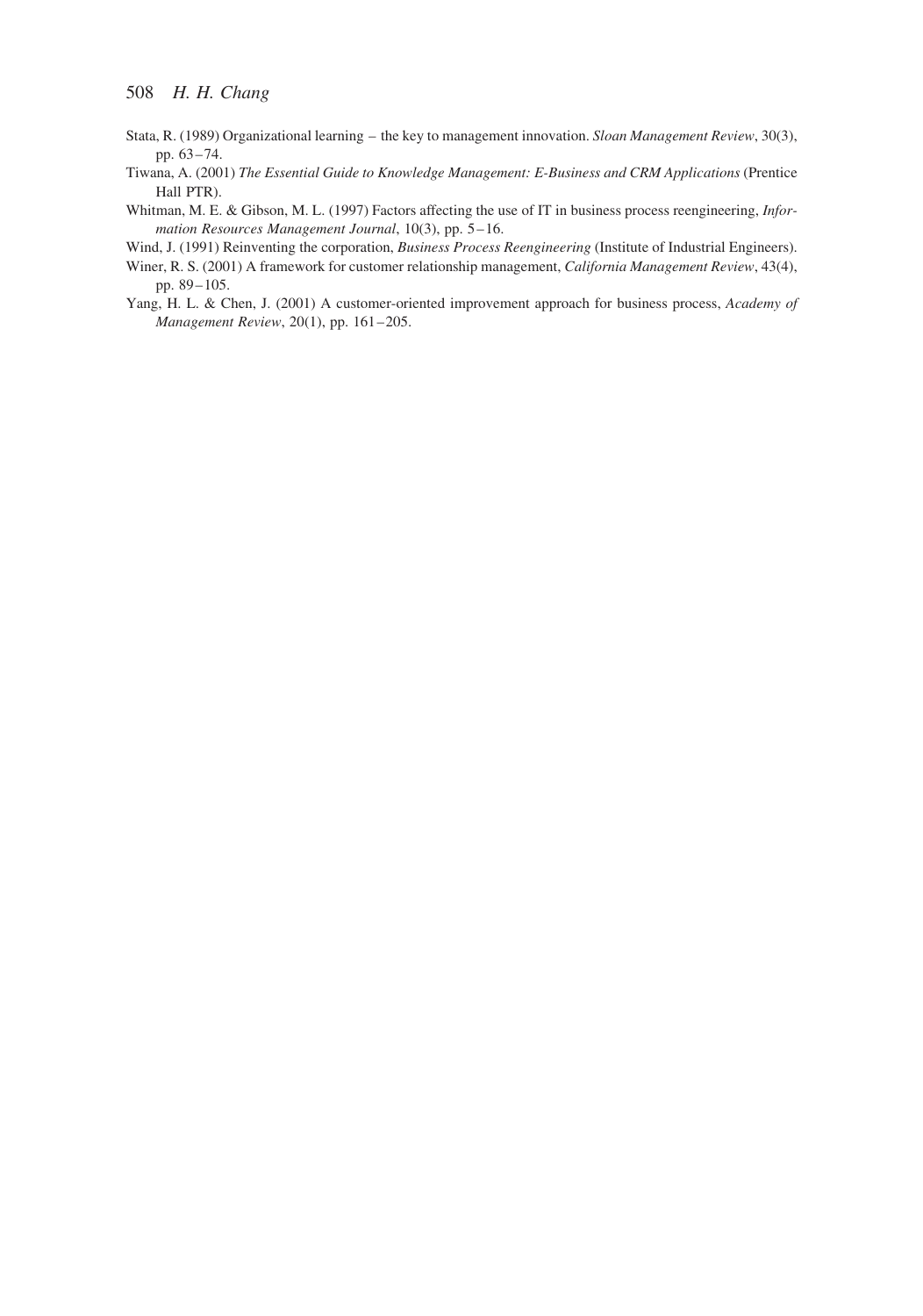Copyright of Total Quality Management & Business Excellence is the property of Routledge and its content may not be copied or emailed to multiple sites or posted to a listserv without the copyright holder's express written permission. However, users may print, download, or email articles for individual use.